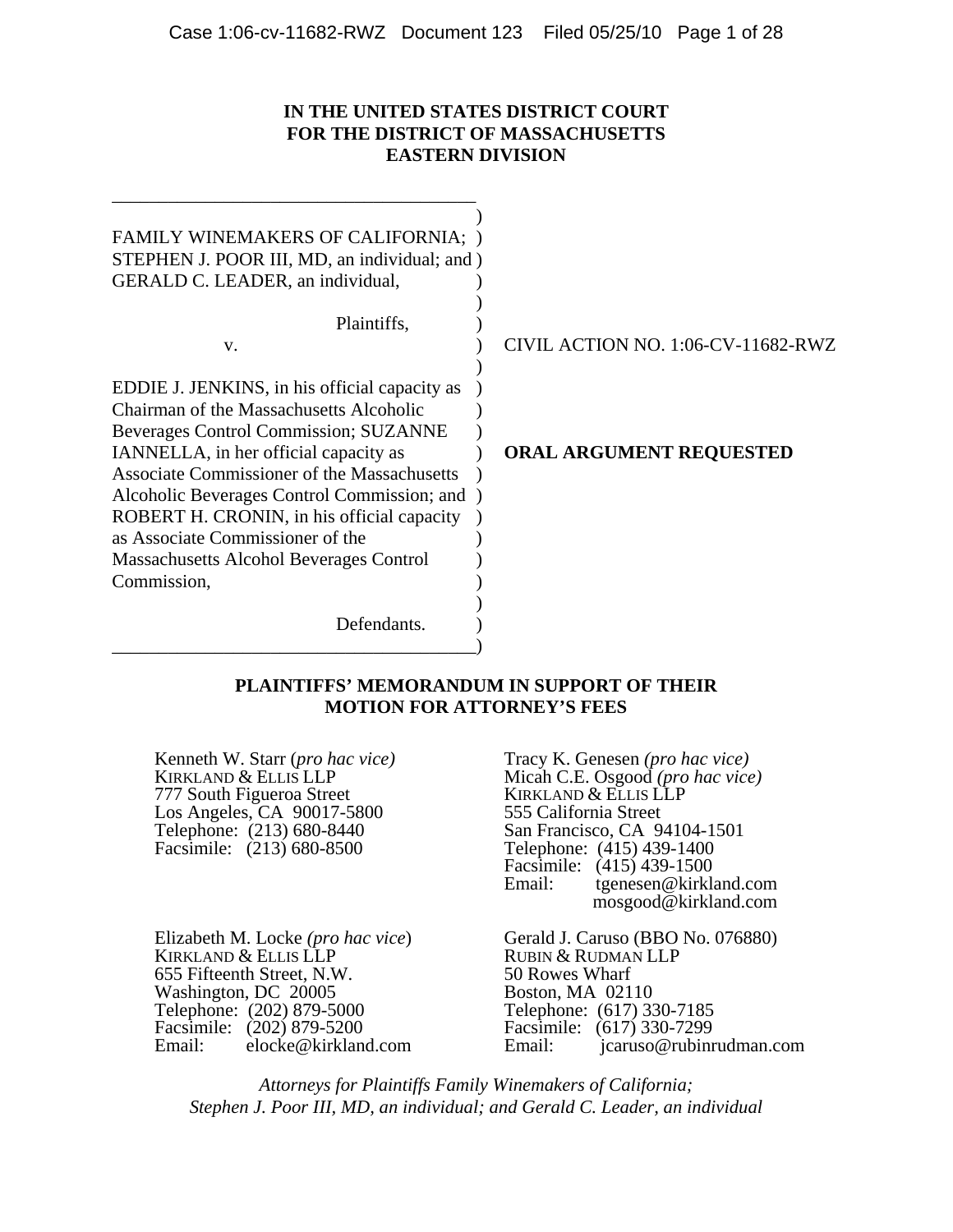# **TABLE OF CONTENTS**

| $\mathbf{I}$ . |                                               | § 1988 ENTITLES PLAINTIFFS TO COSTS, EXPENSES, AND FEES  8                                                                   |  |
|----------------|-----------------------------------------------|------------------------------------------------------------------------------------------------------------------------------|--|
|                | A.                                            | Family Winemakers are entitled to their costs and fees because                                                               |  |
|                | <b>B.</b>                                     | Plaintiffs, deprived of constitutional rights, properly brought suit                                                         |  |
| II.            | FAMILY WINEMAKERS ATTORNEY'S FEES, COSTS, AND |                                                                                                                              |  |
|                | A.                                            | Family Winemakers' requested attorney's fees are the product of a<br>reasonable number of hours at reasonable hourly rates10 |  |
|                |                                               | Given the nature of the case, the hours expended during 3<br>1.                                                              |  |
|                |                                               | Family Winemakers' Base Figure Is Based Upon<br>2.                                                                           |  |
|                | <b>B.</b>                                     | Family Winemaker's Requested Costs are Reasonable19                                                                          |  |
| III.           |                                               | THE PLAINTIFFS ARE ENTITLED TO COMPENSATION FOR                                                                              |  |
|                |                                               |                                                                                                                              |  |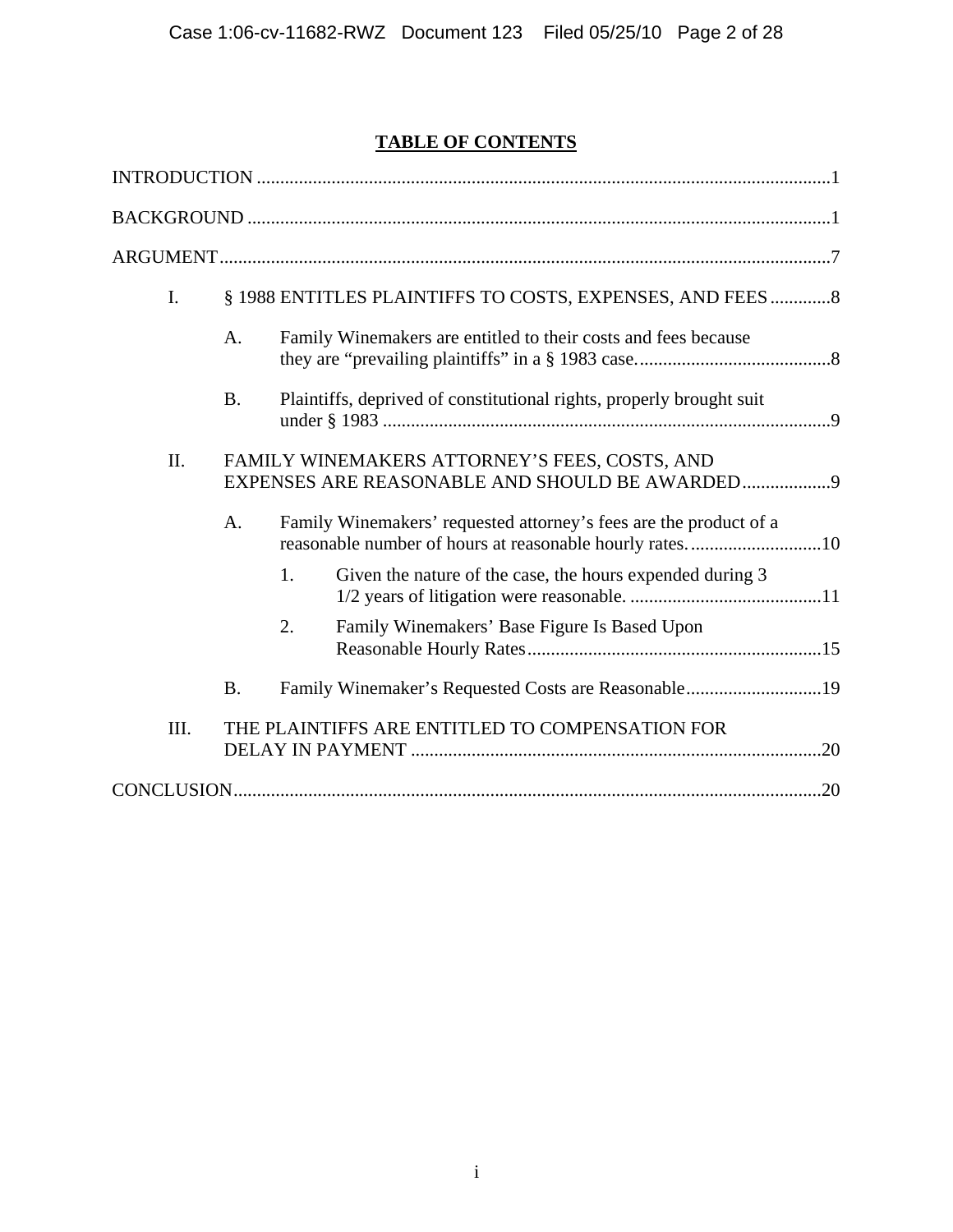## **TABLE OF AUTHORITIES**

## **Page(s)**

### **Cases**

| Alfonso v. Aufiero,                            |
|------------------------------------------------|
| Arnold's Wines, Inc. v. Boyle,                 |
| Black Star Farms LLC v. Oliver,                |
| Black Star Farms, LLC v. Oliver,               |
| Boston and Maine Corp. v. Town of Ayer,        |
| Brewster v. Dukakis,                           |
| Brown v. Gray,                                 |
| Cherry Hill Vineyard LLC v. Baldacci,          |
| De Jesus Nazario v. Morris Rodriguez,          |
| Dennis v. Higgins,                             |
| Diffenderfer v. Gomez-Colon,                   |
| Dixon v. Int'l Brotherhood of Police Officers, |
| Family Winemakers of Cal. v. Jenkins,          |
| Farrar v. Hobby,                               |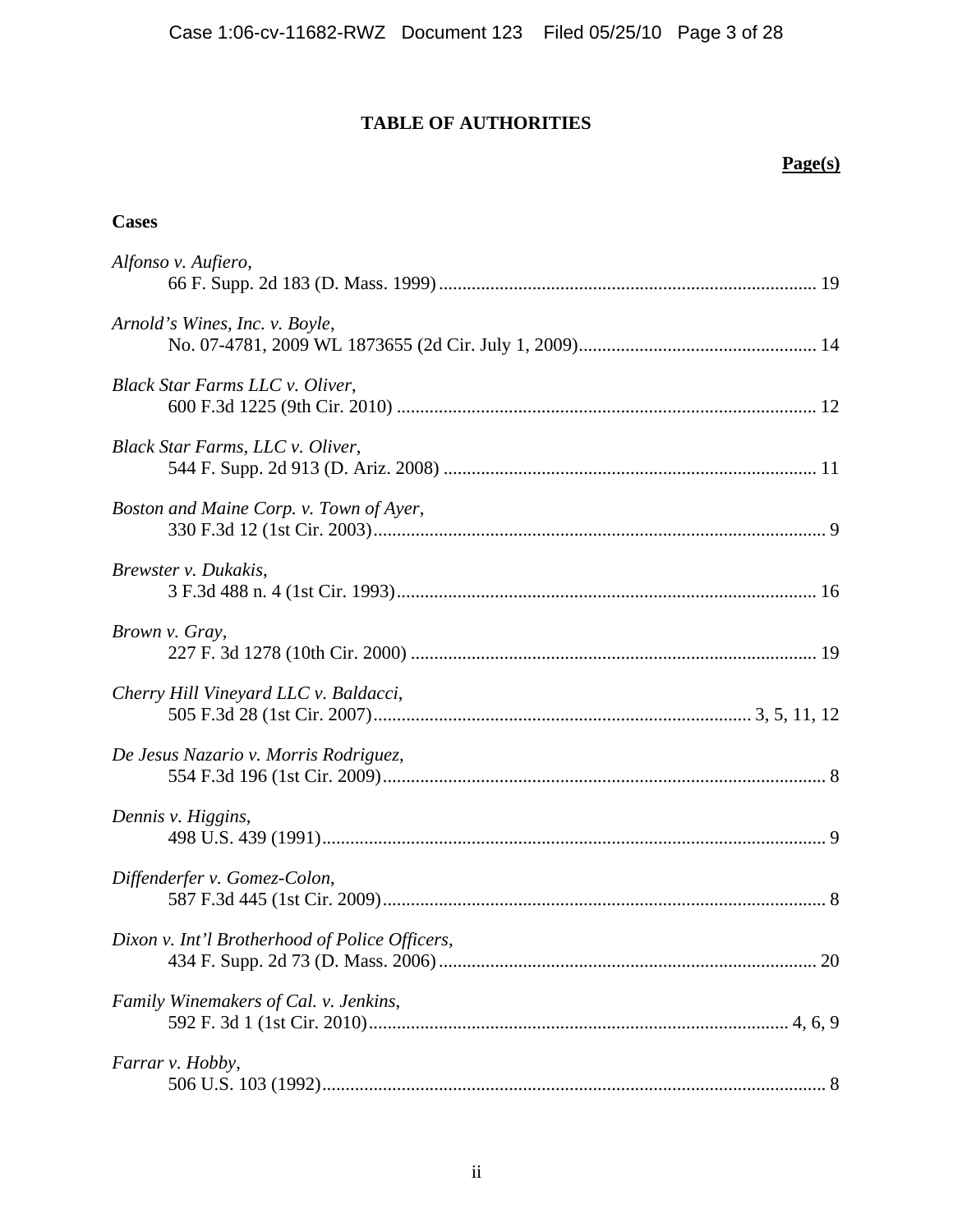| Foley v. City of Lowell, Mass.,                                                                                           |
|---------------------------------------------------------------------------------------------------------------------------|
| Gay Officers Action League v. Comm. of Puerto Rico,                                                                       |
| Granholm v. Heald,                                                                                                        |
| Guckenberger v. Boston University,                                                                                        |
| Harris v. Marhoefer,                                                                                                      |
| Hensley v. Eckerhart,                                                                                                     |
| Hutchinson v. Patrick,                                                                                                    |
| In re Calpine Corporation,<br>Case No. 05-60200, Docket No. 7748 (Bankr. S.D.N.Y. March 27, 2008)  17                     |
| In re Charter Communications Inc.,<br>Case No. 09-11435, Docket No. 1121 (Bankr. S.D.N.Y. Jan. 21, 2010)  17              |
| In re Graphics Properties Holdings, Inc.,<br>Case No. 09-11701, Docket Nos. 919 & 891 (Bankr. S.D.N.Y. Mar. 22, 2010)  17 |
| In re Hawaiian Telecom Communications Inc.,<br>Case No. 08-02005, Docket No. 1675 (Bankr. D. Hawaii March 4, 2010) 17     |
| In re The Education Resources Institute,<br>Case No. 08-12540, Docket Nos. 989 & 949 (Bankr. D. Mass. Feb. 8, 2010) 17    |
| Lipsett v. Blanco,                                                                                                        |
| Maceira v. Pagan,                                                                                                         |
| Missouri v. Jenkins by Agyei,                                                                                             |
| National Wildlife Fed'n v. Hanson,                                                                                        |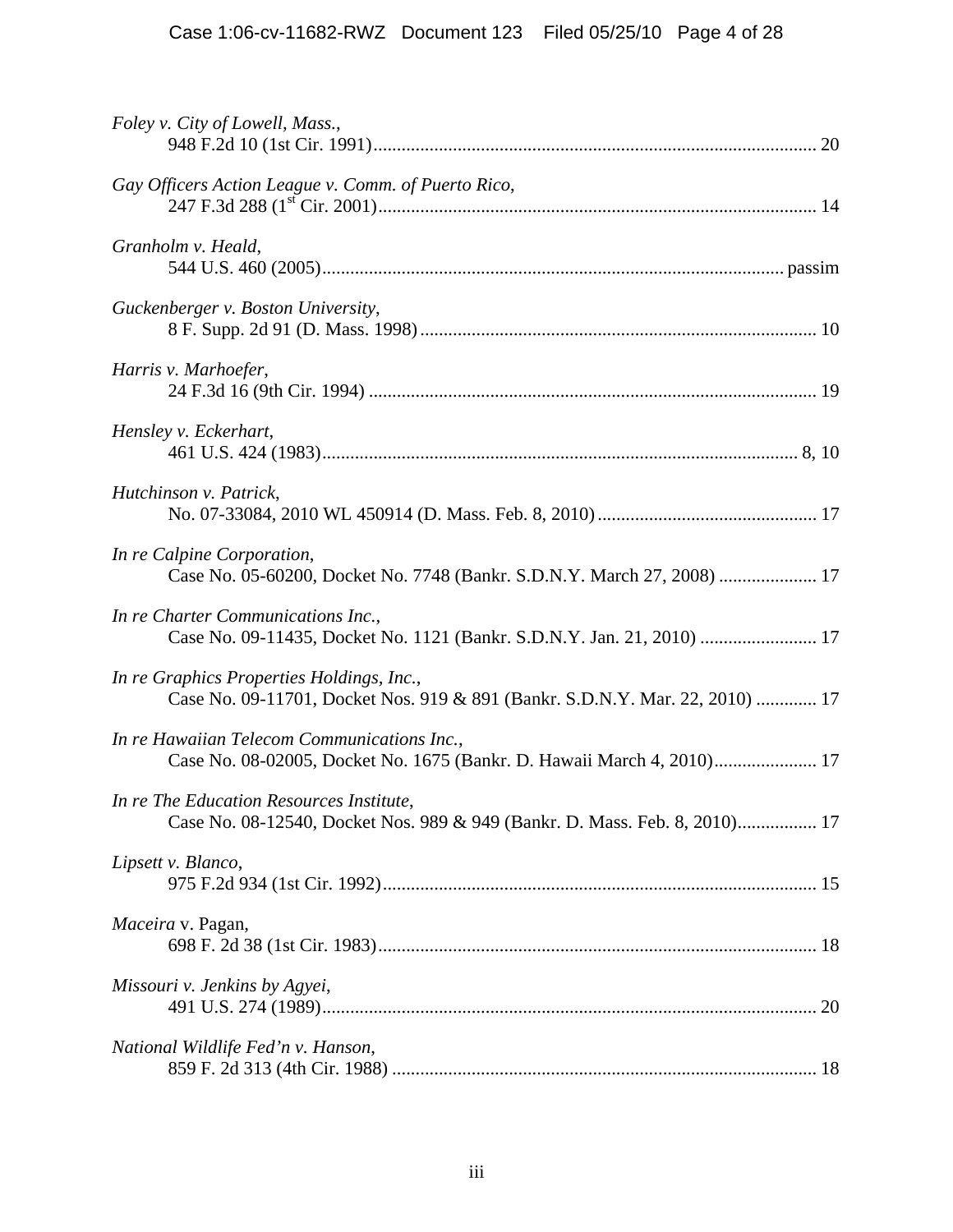| Palmigiano v. Garrahy,                                           |  |
|------------------------------------------------------------------|--|
| Pennsylvania v. Delaware Valley Citizens' Council for Clean Air, |  |
| Perdue v. Kenny A. ex rel Winn,                                  |  |
| Real Estate Bar Ass'n of Ma. v. Nat'l Real Estate Info. Srvcs.,  |  |
| Rodriguez-Hernandez v. Miranda-Velez,                            |  |
| Rosie D. ex rel John D. v. Patrick,                              |  |
| Sarsfield v. City of Marlborough,                                |  |
| Starlight Sugar, Inc. v. Soto,                                   |  |
| Torres-Rivera v. O'Neil-Cancel,                                  |  |
| United States v. One Star Class Sloop Sailboat,                  |  |
| Walgreen Co. v. Rullan,                                          |  |
| West Lynn Creamery v. Healy,                                     |  |
| Whallon v. Lynn,                                                 |  |
| <b>Statutes</b>                                                  |  |
|                                                                  |  |
|                                                                  |  |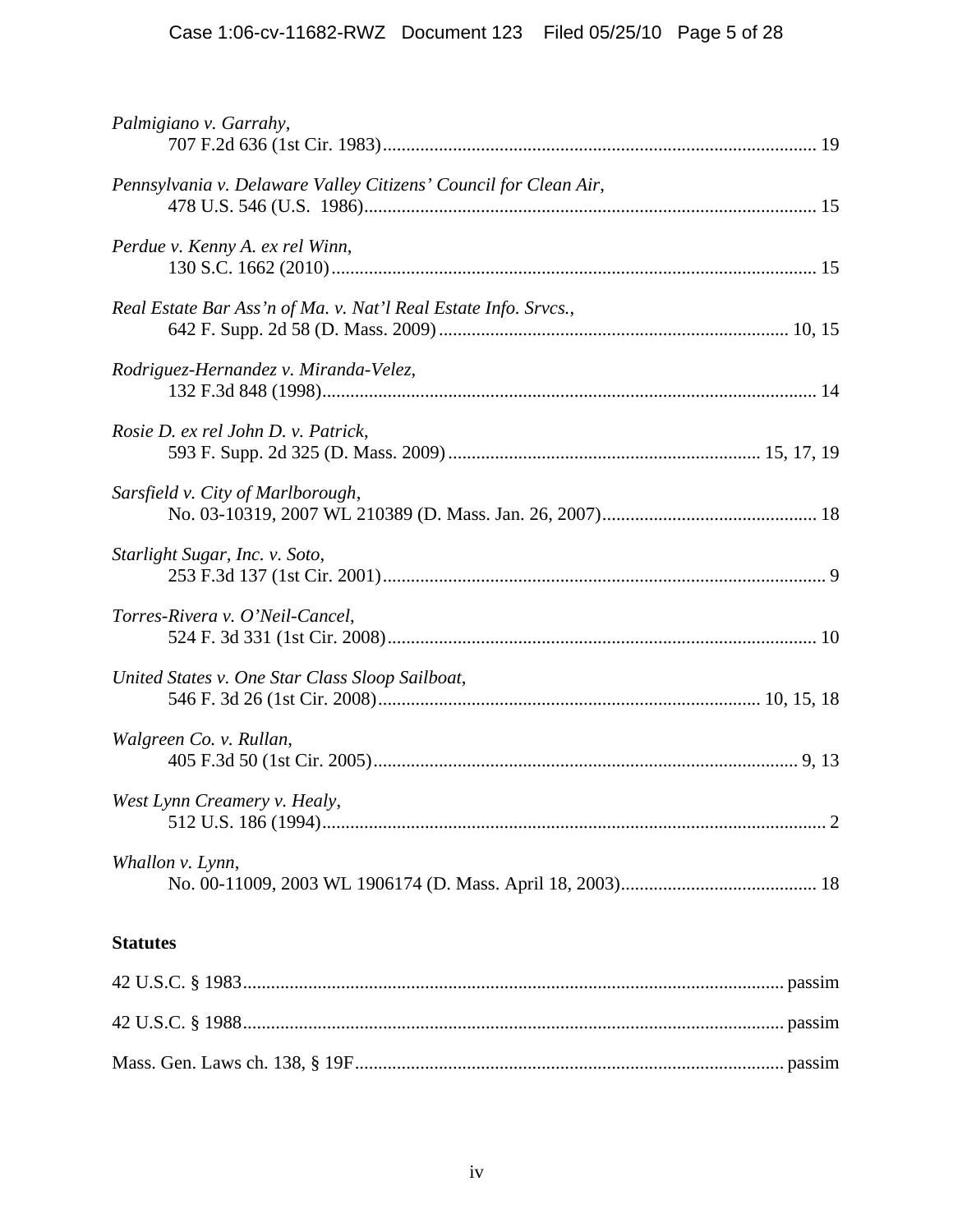## **Other Authorities**

| John G. Roberts, Jr., Thoughts on Presenting an Effective Oral Argument, School of Law |  |
|----------------------------------------------------------------------------------------|--|
|                                                                                        |  |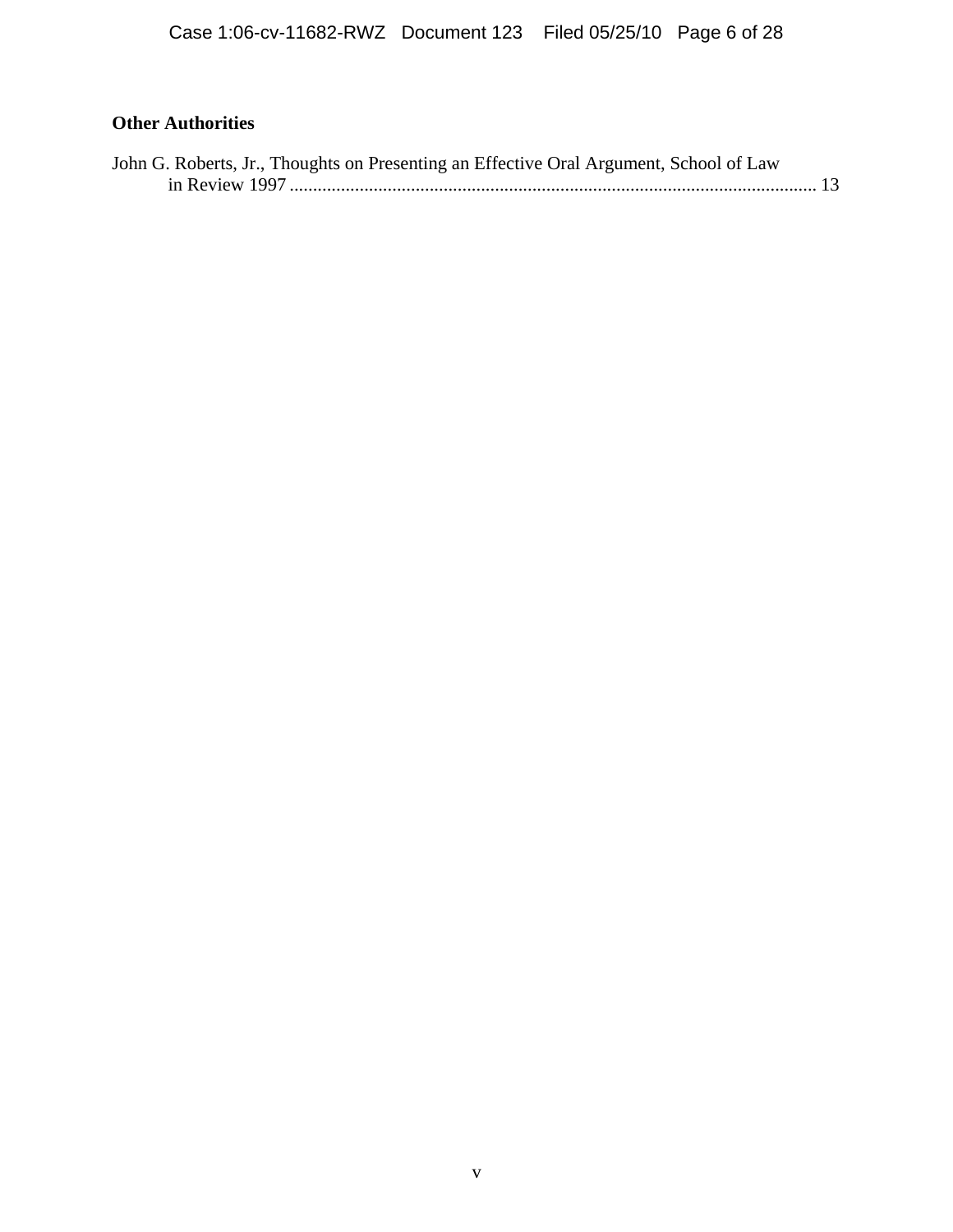### **INTRODUCTION**

Pursuant to this Court's December 18, 2008 order, Plaintiffs Family Winemakers of California *et al.* ("Family Winemakers") respectfully move for an award of attorney's fees and expenses in the amount of \$2,062,343. This amount represents the reasonable attorney's fees and expenses incurred in establishing that Massachusetts' wine distribution law —"§ 19F" violated Family Winemakers' constitutional rights. As the prevailing party in a § 1983 case, Plaintiffs are entitled to this award under 42 U.S.C. § 1988.

### **BACKGROUND**

In late 2006, Family Winemakers of California, Dr. Stephen Poor, and Mr. Gerald Leader, as Plaintiffs, filed suit, alleging that Massachusetts General Laws Chapter 138 § 19F was unconstitutional and deprived them of rights under color of state law, in violation of 42 U.S.C. § 1983. Docket No. 1. Plaintiffs sought injunctive relief, costs, expenses and attorney's fees. *See id.* This Court entered judgment in favor of Plaintiffs. This Court's ruling was affirmed on appeal.

Family Winemakers is a not-for-profit California-based trade association representing the interests of its member wineries. In this case, Family Winemakers asserted the rights of its members to access Massachusetts consumers and retailers on the same terms as in-state entities and free from protectionist burdens. This case is Family Winemakers' single largest investment in litigation to date. *See* Genesen Decl. ¶ 9.1 While participating significantly in *Granholm v. Heald*, 544 U.S. 460 (2005), this is Family Winemakers' first complaint-to-final-appeal

1

<sup>&</sup>lt;sup>1</sup> The Genesen, Gleason, Caruso and Osgood declaration or affidavit citations all refer to the May 25, 2010 declarations or affidavits by those individuals filed in support of Plaintiffs' Motion for Attorney's Fees.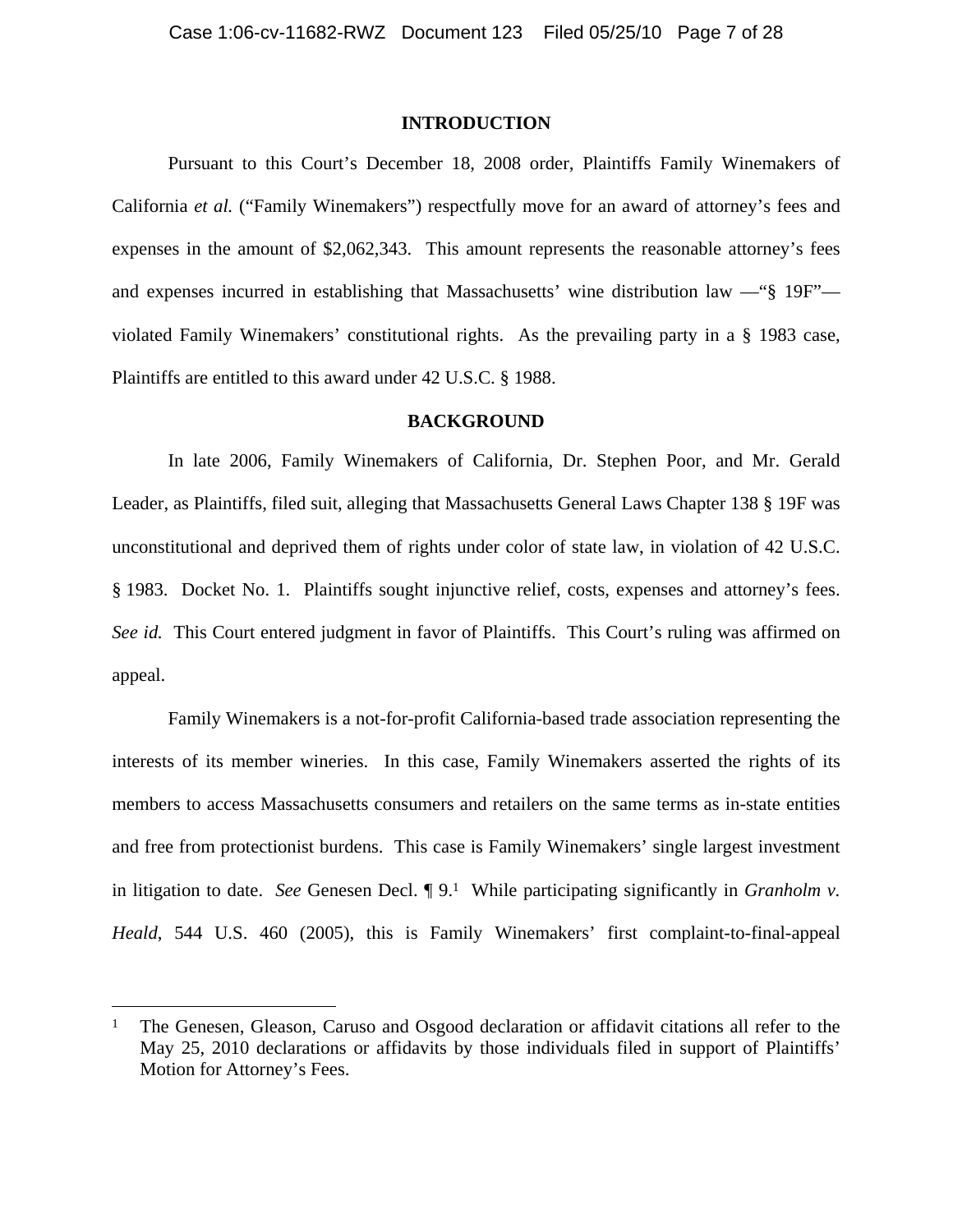#### Case 1:06-cv-11682-RWZ Document 123 Filed 05/25/10 Page 8 of 28

challenge to laws that unconstitutionally restrict interstate commerce in wine. Genesen Decl. ¶¶ 7 & 9. Recovering its fees and expenses is vital to Family Winemakers' financial health. *Id.* 

Two individuals also comprise Plaintiffs. Dr. Stephen Poor and Mr. Gerald Leader are retirees and Massachusetts oenophiles who sought vindication of their rights to purchase out-ofstate wines. § 19F violated their rights by discriminating against out-of-state wines in favor of in-state wines and burdening the flow of interstate wine into the Commonwealth without a legitimate, non-protectionist justification. *See* Plaintiffs' Compl., Docket No. 1, ¶ 3.

This case arose in a changing and uncertain legal landscape. In invalidating faciallydiscriminatory laws, *Granholm* did not address the 21st Amendment's effect on facially-neutral laws like § 19F. Nor did *Granholm* address whether the 21st Amendment prohibited invalidation under second-tier Dormant Commerce Clause analysis (the "*Pike*" test). Critically, for fact-finding strategy purposes, no court decision established either the quanta or kind of evidence sufficient to strike down a facially-neutral regulatory regime. *See* Genesen Decl. ¶ 19. Family Winemakers knew that a challenge to a facially-neutral statute under the Commerce Clause required "a sensitive, case-by-case analysis of purposes and effects," *West Lynn Creamery v. Healy*, 512 U.S. 186, 201 (1994), and that many challenges to facially-neutral laws had previously resulted in failure. Simply put, there was no successful legal or factual blueprint for Family Winemakers to follow.

Finally, during the run up to and in the course of this litigation, two district courts released decisions concerning statutes similar to § 19F, in Kentucky (late 2006) and Arizona (early 2008). In those cases, the plaintiffs' counsel pursued a limited legal theory and chose to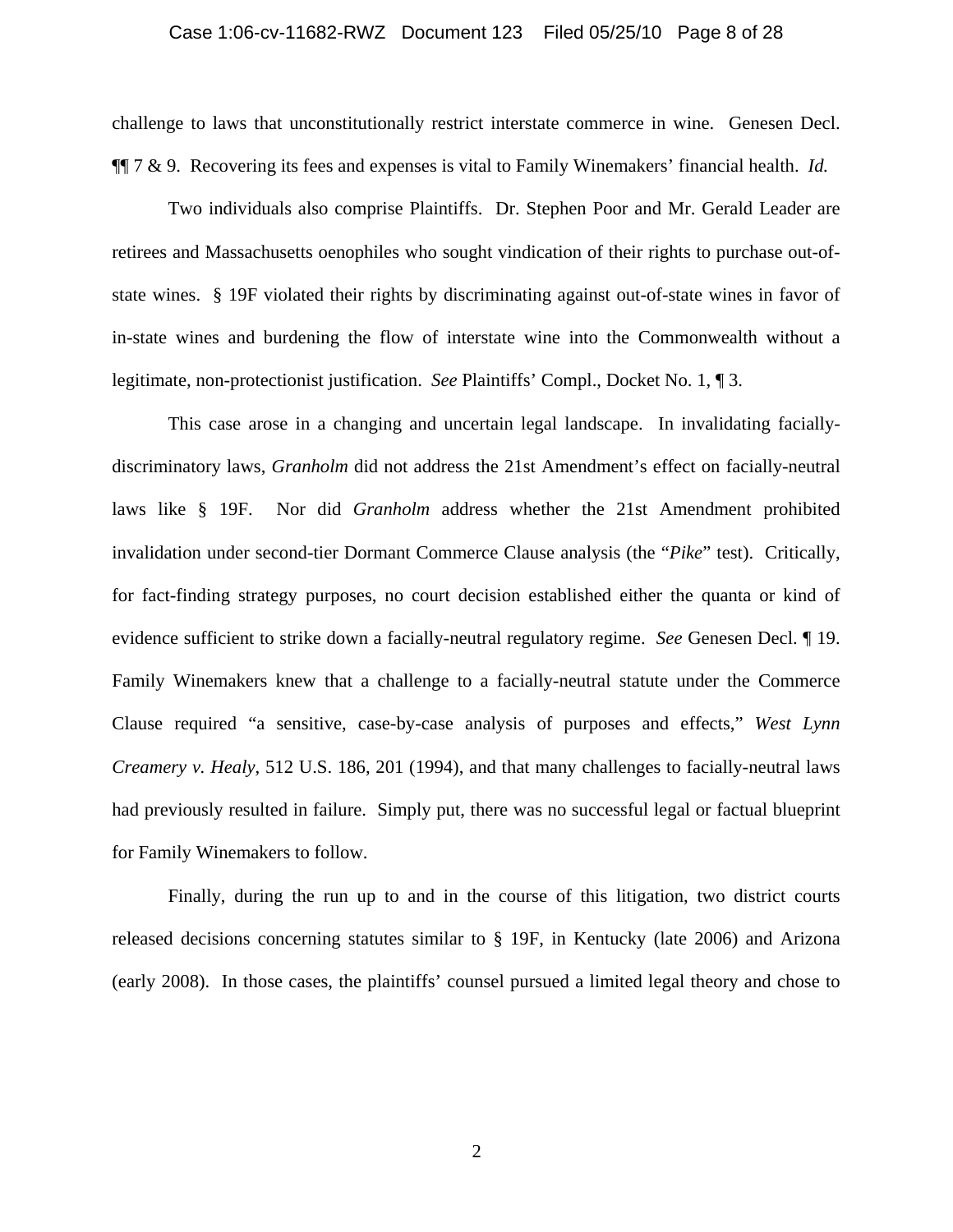#### Case 1:06-cv-11682-RWZ Document 123 Filed 05/25/10 Page 9 of 28

present scant evidence of discriminatory purpose and effect.2 Similarly, the First Circuit rejected a challenge to Maine's (different) direct shipping statute under the Commerce Clause. *Cherry Hill Vineyard LLC v. Baldacci*, 505 F.3d 28, 35-37 (1st Cir. 2007). All of these plaintiffs lost, which added further support to Family Winemakers' view that a broad-based legal challenge, supported by an extensive evidentiary record, was absolutely necessary. *See* Genesen Decl. ¶ 19.

Turning to the work performed, Family Winemakers' requested award includes the recoverable fees and costs that they incurred in the district court and on appeal. Family Winemakers has litigated this case since 2006, including successfully opposing a motion to dismiss, opposing the intervention of Massachusetts' wholesalers (which would have increased Plaintiffs' expenditures on discovery, attorney's fees and other expenses), and opposing the Commonwealth's summary judgment motion. *See* Docket No. 110 and Docket Entries 12/18/2006 Order Denying Motion to Intervene and 5/16/2008 Order Denying Motion to Dismiss. Most importantly, Family Winemakers presented an extensive evidentiary record that supported its claims that § 19F discriminated in purpose and effect. *See* Docket Nos. 86 - 99. This record was the result of significant investigative efforts and extensive third-party discovery.

Family Winemakers developed this record through a variety of means. *See* Plaintiffs' Statement of Facts, Docket Nos. 87-93; Genesen Decl. ¶¶ 19-22. Family Winemakers interviewed, subpoenaed, and deposed Massachusetts vintners and wine wholesalers. Family Winemakers obtained critical local and national wine industry details, such as gallonage production statistics, tax and licensing information, fruit wine production information, and inside information on wholesalers' practices and motivations. Family Winemakers obtained documents

 $\overline{a}$ 

<sup>&</sup>lt;sup>2</sup> Indeed, the Ninth Circuit Court of Appeals, in affirming the Arizona district court, specifically remarked upon the differences in the records here and in that case. *See Black Star Farms LLC v. Oliver*, 600 F.3d 1225, 1233 (9th Cir. 2010).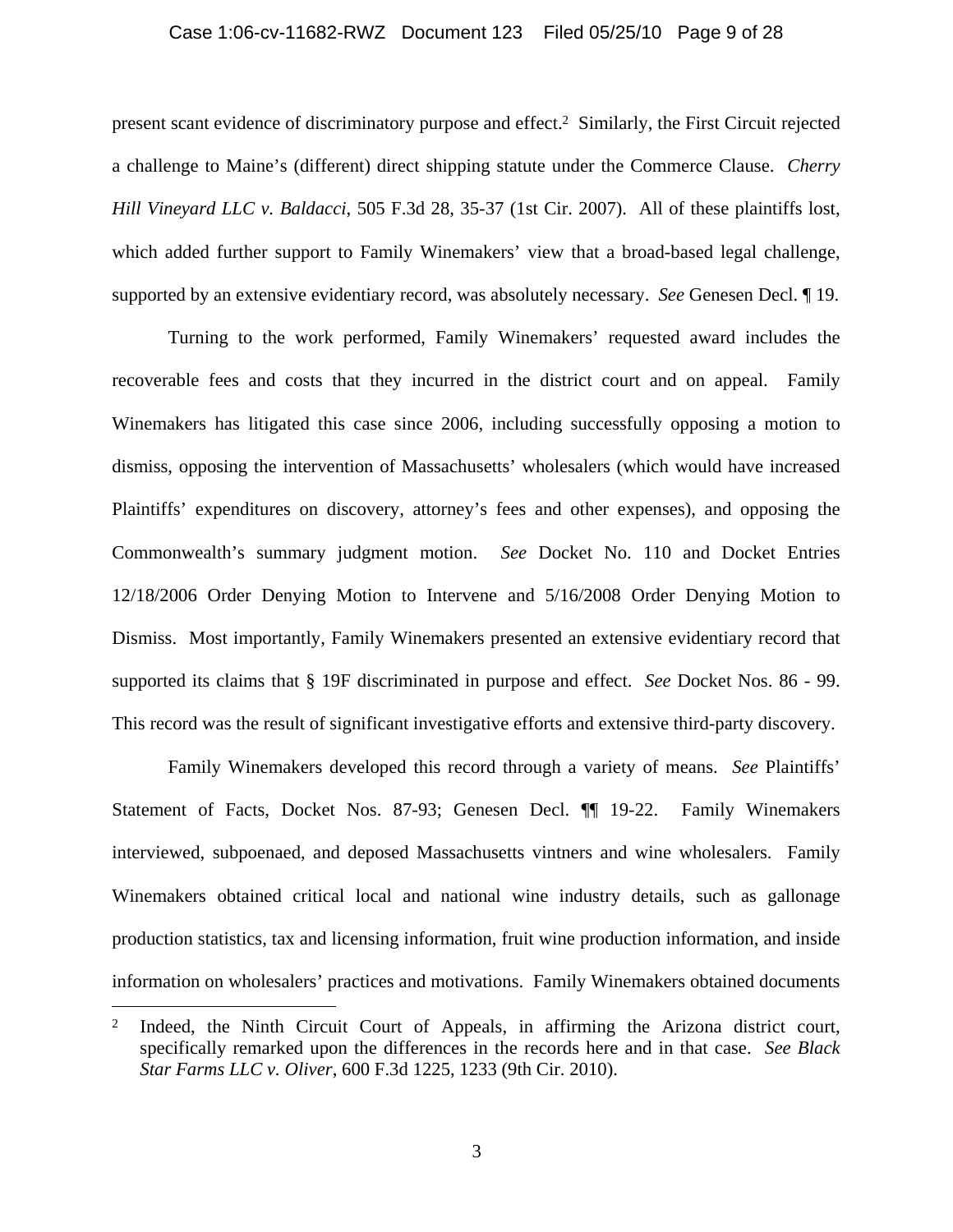#### Case 1:06-cv-11682-RWZ Document 123 Filed 05/25/10 Page 10 of 28

from and interviewed lobbyists, legislators and their staff, concerning the critical aspect of discriminatory intent. Legal and practical realities, including the fact that Massachusetts does not publish legislative history, increased the difficulty of this process. Genesen Decl. ¶ 20. Importantly, this included sensitivity to legislators' reticence to being deposed. *Id.* Family Winemakers also made extensive efforts to locate and interview appropriate and willing winery declarants, which was difficult. *Id.* ¶ 22. To prove practical discrimination, it was important to demonstrate how specific aspects of § 19F harmed wineries of varying sizes, business models, and experiences in the Massachusetts market. Since many wineries were reluctant to participate in litigation due to the risk of commercial reprisal, Family Winemakers expended great effort to gather this critical evidence. *Id.* Family Winemakers also commissioned an expert report by the noted economist, Dr. Robert Hahn. *See* Docket No. 86.

Ultimately, Family Winemakers' record in support of its summary judgment motion was thorough. Family Winemakers submitted a 36-page statement of 197 undisputed facts detailing critical contextual details of the often-arcane wine industry, § 19F's genesis and legislative history, and § 19F's practical effects on wineries and consumers. *See* Docket Nos. 87 - 93. To prove these facts, Family Winemakers adduced 76 exhibits, including 13 declarations, and an expert report. The factual record was extensive. Yet, the Defendants made virtually no substantive challenges to these carefully-developed facts, which this Court noted. *See* 11/19/2008 Memorandum of Decision and Order at 3. Docket No. 110. Nor can there be any doubt as to the importance of Family Winemakers' record in establishing the necessary factual context surrounding direct shipping of wine. *See Family Winemakers of Cal. v. Jenkins*, 592 F. 3d 1, 5-9 (1st Cir. 2010) (devoting four pages to describing the wine industry's features and those features' interaction with § 19F).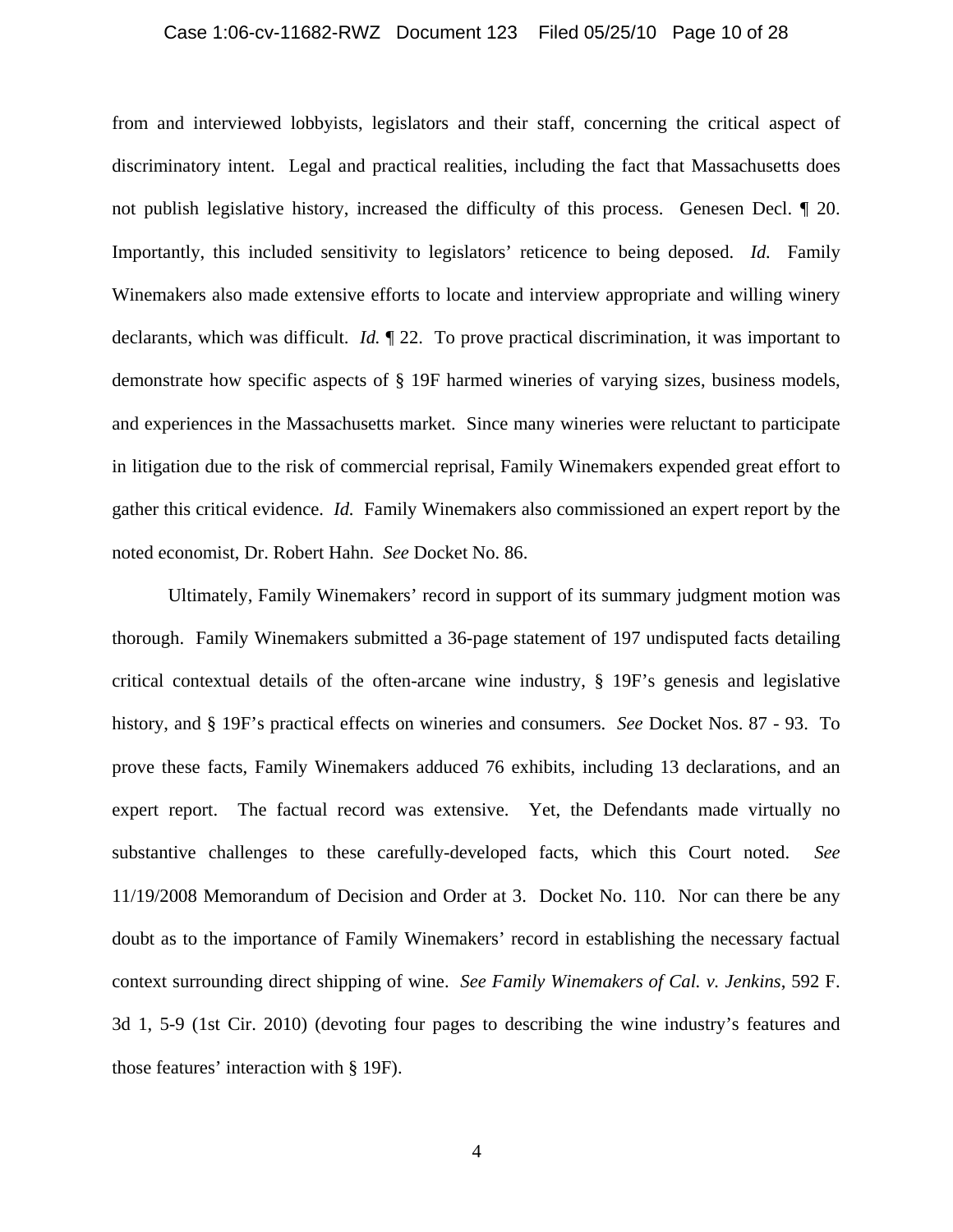#### Case 1:06-cv-11682-RWZ Document 123 Filed 05/25/10 Page 11 of 28

In addition to the extensive factual work, this case required extensive legal analysis and briefing. As discussed above, the course in this Circuit for challenging a facially-neutral liquor law was uncharted. Nor was the application of the *Pike* test clear. As to the briefing, at the district court level, both Plaintiffs and Defendants filed motions for summary judgment, oppositions, and reply briefs. *See* Docket Nos. 78-108. Plaintiffs were also required to respond to an *amicus* brief, authored by prominent Supreme Court litigator Carter Phillips. *See* Amicus Br. of Wine & Spirit Wholesalers of Massachusetts, Docket No. 77. Plaintiffs and Defendants also briefed the critical issue of "leveling up" or "leveling down" were § 19F to be found unconstitutional. *See* Defendants' Summary Judgment Br., Docket No. 79, at 22-28; Plaintiffs' Opposition Br., Docket No. 104, at 27-30.

After three rounds of summary judgment briefing, preparations for oral argument began. Given the breadth of evidence, the complexities of § 19F and the wine industry, and the diversity of relevant Dormant Commerce Clause case law, extensive preparations were required. Genesen Decl. ¶ 25. On July 29, 2008, this Court held an extensive oral hearing. On November 19, 2008, this Court declared that § 19F was unconstitutional. Docket No. 110. A brief round of litigation over the form of judgment ensued. *See* Docket Nos. 111 & 112. Plaintiffs opposed the defendants' suggested form and again succeeded. This court entered its judgment on December 18, 2008. Docket No. 113. The State Defendants appealed.

Appellate briefing began in mid-2009. As appellees, Plaintiffs filed an opposition brief, prepared a surreply (ultimately not needed when the Commonwealth agreed to amend their reply brief), and prepared a "28(j) letter" brief in response to a 28(j) letter brief filed by the Commonwealth concerning a recent Second Circuit decision. Genesen Decl. ¶ 24. This letter brief was vital given that *Baldacci*, 505 F.3d 28, was the only First Circuit case addressing the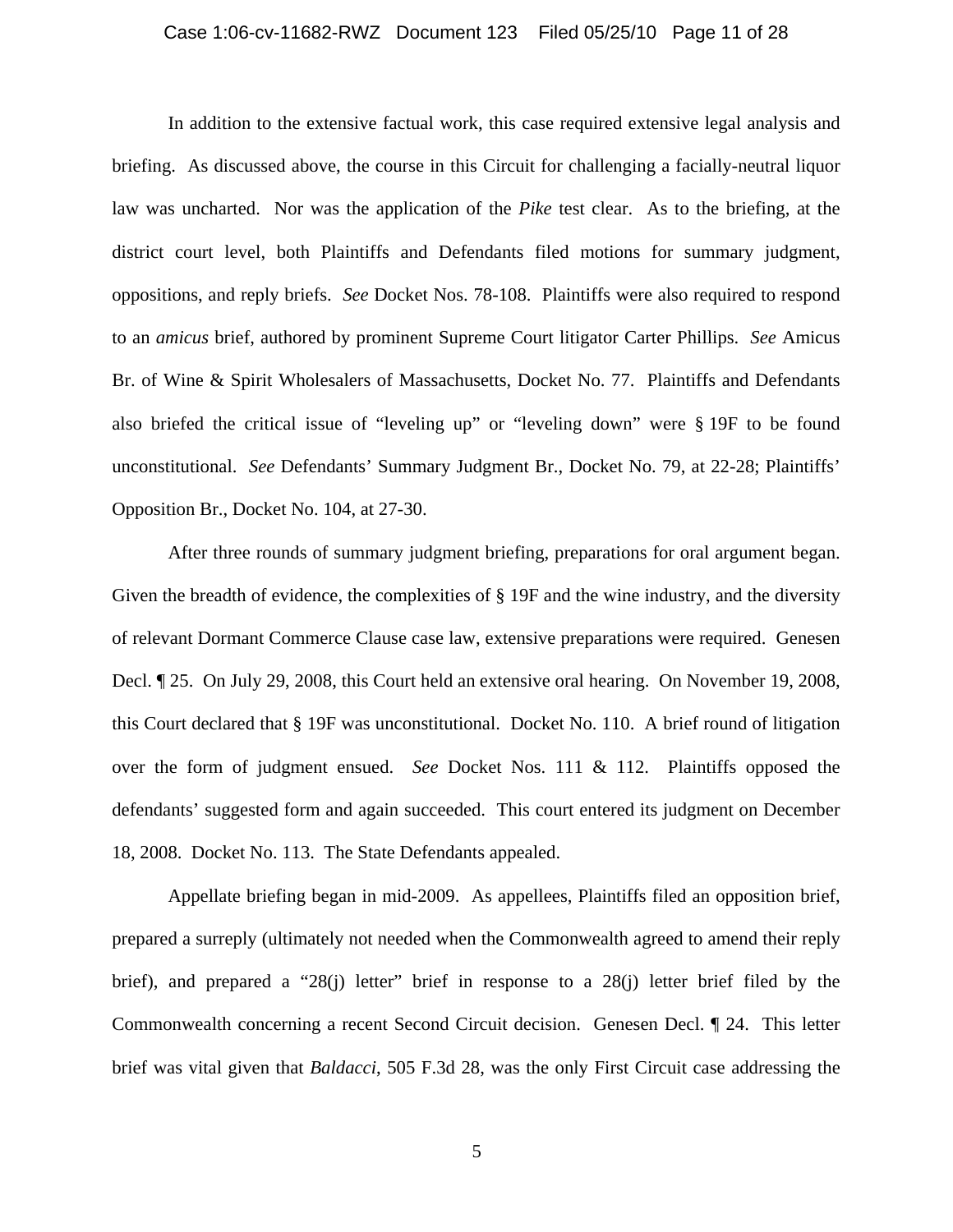#### Case 1:06-cv-11682-RWZ Document 123 Filed 05/25/10 Page 12 of 28

Dormant Commerce Clause and 21st Amendment issues. Plaintiffs then undertook thorough preparations for the November 2, 2009 oral argument, including three moot courts. *Id.* ¶ 25. Given the novelty of the legal issues and complexities of the wine market, Plaintiffs prepared for vigorous questioning by the panel. *Id.* The argument exceeded the initial allotted time by virtue of the extensive questioning by the Court of Appeals. The Chief Judge concluded the argument by describing this as a "very interesting case." On January 14, 2010, a unanimous panel affirmed this Court's decision and found that Plaintiffs had proven § 19F discriminated in purpose and effect. *See Family Winemakers of California v. Jenkins*, 592 F.3d 1 (1st Cir. 2010).

Family Winemakers employed two law firms. The majority of the work was performed by Kirkland & Ellis LLP, which is a large international law firm, with offices in New York, Chicago, Washington D.C., San Francisco, and Los Angeles. Kirkland & Ellis is similar in size, structure, and reputation to prominent Boston firms. Caruso Decl. ¶ 20. Kirkland & Ellis, however, is the only firm that specializes in litigating the intersection of wine shipping, the Dormant Commerce Clause, and the  $21<sup>st</sup>$  Amendment, as shown by Kirkland & Ellis's drafting of the Respondents' Supreme Court brief in *Granholm*. *See* Genesen Decl. ¶ 7. Kirkland & Ellis's primary wine-law expert is partner Tracy Genesen. *Id.* Pursuant to Local Rule 83.5.3, Family Winemakers employed Rubin & Rudman LLP as Massachusetts counsel. Caruso Decl. ¶¶ 13-14. Partner Gerald Caruso, a specialist in Massachusetts alcohol law, performed the majority of the work for Rubin & Rudman. *Id.* ¶¶ 12-14.

Throughout this litigation, Family Winemakers' attorneys staffed this case in an efficient manner while still taking advantage of the intellectual resources available. Genesen Decl. ¶ 12. Although certain attorneys would make important contributions at critical points, the majority of the work was performed by one partner and the two junior associates assigned to the case. *See*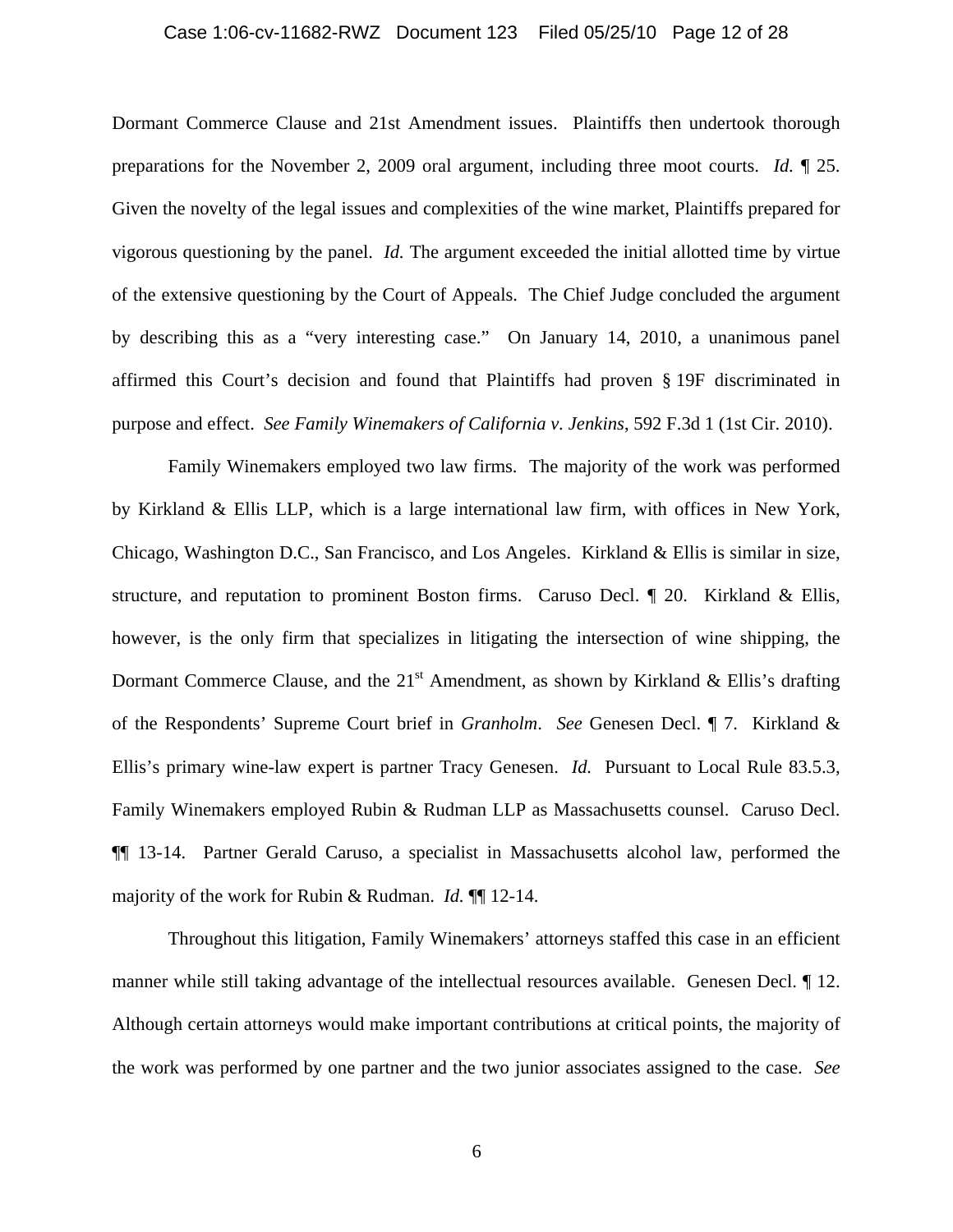#### Case 1:06-cv-11682-RWZ Document 123 Filed 05/25/10 Page 13 of 28

*id.*  $\parallel$  12 & Ex. A. From 2006 through 2010, which includes all discovery, multiple dispositive motions at the district court, the appeal, and preparation of this fee motion, Family Winemakers' counsel has devoted 5172 hours to this case. *Id.* ¶ 18. The primary partner was Tracy Genesen. Two junior associates worked on the case, whose identities changed because of normal personnel turnover. *Id.* ¶ 12. For large periods, there was only one associate. *Id.* Family Winemaker's local counsel, Jerry Caruso, also contributed significantly. Caruso Decl. ¶ 18. These four "roles" — primary partner, Massachusetts counsel, and two associates — collectively billed over 71% of the hours on this case. *See* Osgood Decl. Ex. A at 50. Paraprofessionals (with lower billing rates) were used prudently; their hours constituted almost 13% of the requested hours. *Id.*

Other attorneys became involved in limited capacities to leverage specialties in discovery, constitutional law, appellate brief writing, or oral argument preparation. Genesen Decl.  $\P$  10-11 & Ex. A. One contributor whose impact was significant was Kenneth Starr former Solicitor General of the United States and United States Court of Appeals Judge, and the incoming President of Baylor University — who consulted on the case and provided expert advice and review during all phases of briefing and oral argument preparation. *Id.* ¶ 10. While his impact was large, Mr. Starr billed less than 4% of the hours on this case. *Id.* Ex. A. No other attorney than those described above billed more than 3% of the hours on this case. *See id.* 

#### **ARGUMENT**

Plaintiffs are entitled to an award of attorney's fees and expenses in amount of \$2,062,343 pursuant to 42 U.S.C. § 1988. As the prevailing parties in a § 1983 suit, Plaintiffs are entitled to their costs, expenses, and an award of attorney's fees (see Part I). The amount of such costs, expenses, and fees sought by Plaintiffs is reasonable (see Part II).

7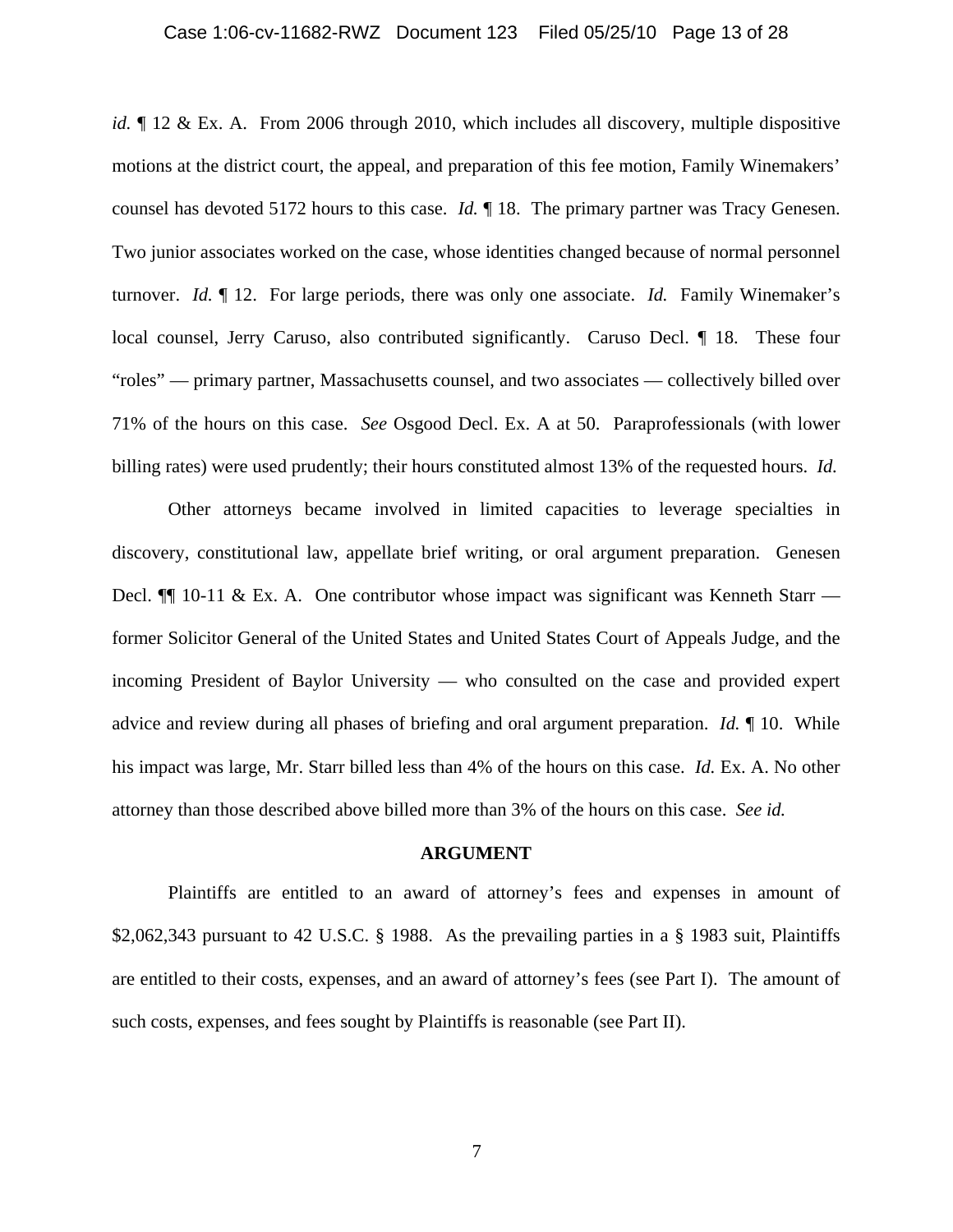### **I. § 1988 ENTITLES PLAINTIFFS TO COSTS, EXPENSES, AND FEES**

Family Winemakers are entitled to recover their costs, expenses and their reasonable attorney's fees from this litigation because A) 42 U.S.C. § 1988 entitles prevailing plaintiffs to costs and attorney's fees in § 1983 cases and B) Dormant Commerce Clause challenges to state laws are proper § 1983 cases.

### **A. Family Winemakers are entitled to their costs and fees because they are "prevailing plaintiffs" in a § 1983 case.**

Federal law awards "prevailing" plaintiffs filing claims under § 1983 (and other statues) their costs and expenses, including "a reasonable attorney's fee." 42 U.S.C. § 1988(b); *See also De Jesus Nazario v. Morris Rodriguez*, 554 F.3d 196, 207 (1st Cir. 2009). While § 1988 speaks of a court's discretion, the Supreme Court has clarified that "a prevailing plaintiff should ordinarily recover an attorney's fee unless special circumstances would render such an award unjust." *Hensley v. Eckerhart*, 461 U.S. 424, 429 (1983) (internal marks omitted). In this Circuit, "the sorts of 'special circumstances' that would permit the outright denial of a fee award . . . are few and far between." *De Jesus Nazario*, 554 F.3d at 200.

There is no dispute that Plaintiffs are prevailing parties under § 1988. "A plaintiff who receives a favorable judgment on the merits of a claim is the classic example of a 'prevailing party.'" *Diffenderfer v. Gomez-Colon*, 587 F.3d 445, 453 (1st Cir. 2009) (*citing Farrar v. Hobby*, 506 U.S. 103, 111-12 (1992) and *De Jesus Nazario*, 554 F.3d at 199-200). Here, Plaintiffs have prevailed on the merits and successfully enjoined the statute that directly caused them (or their members) injury; this makes them "prevailing parties." *Id.* at 454 (holding plaintiffs were "prevailing parties" for obtaining "the injunctive relief they sought" and "the desired practical outcome of their suit").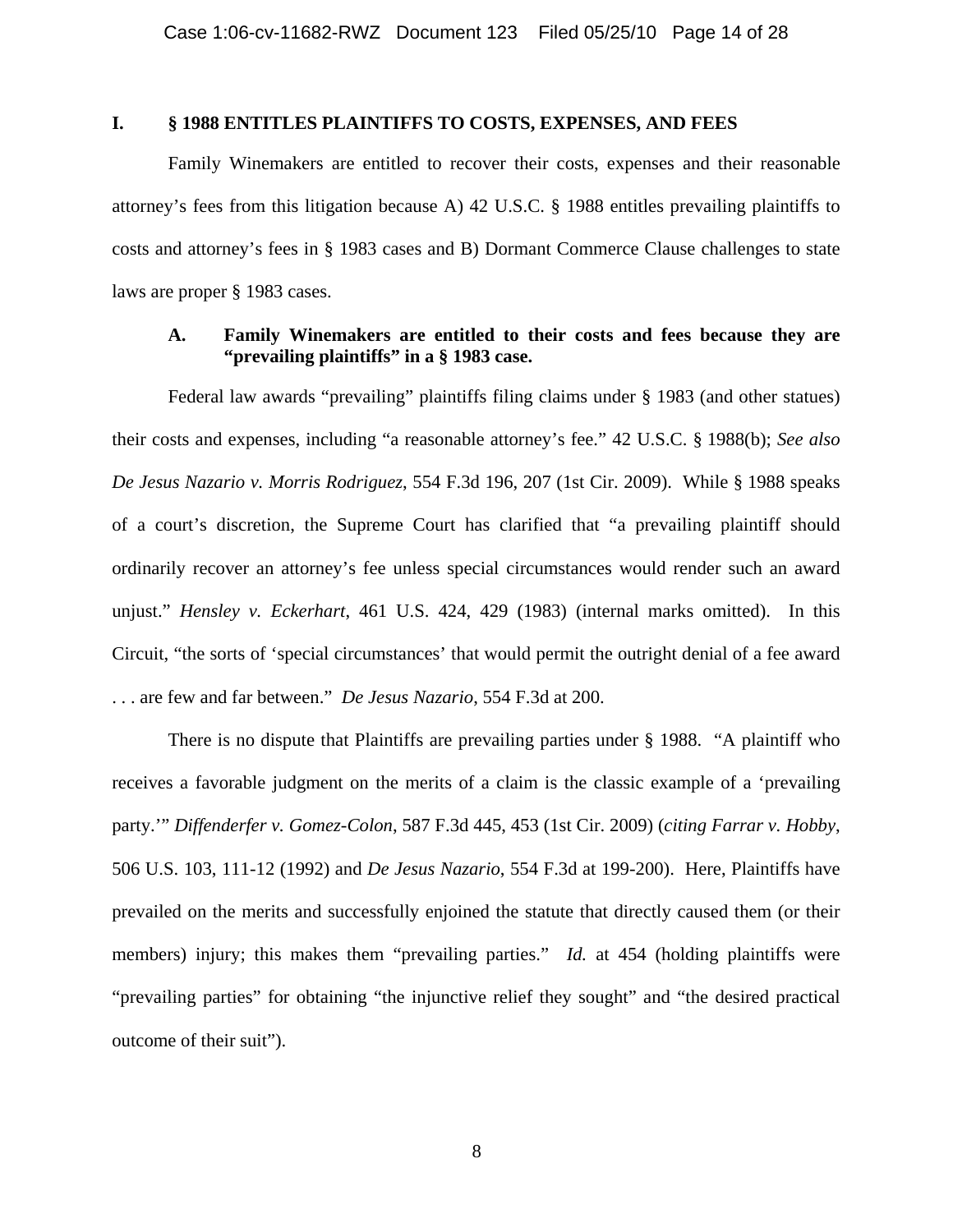### **B. Plaintiffs, deprived of constitutional rights, properly brought suit under § 1983.**

Plaintiffs have a valid § 1983 claim because § 19F deprived them of rights and privileges protected by the U.S. Constitution. § 1983 establishes a cause of action whenever a person "under color of any statute" deprives another person "of any rights, privileges, or immunities secured by the Constitution and laws." 42 U.S.C. § 1983. Under the U.S. Constitution, the Commerce Clause "confers a right to engage in interstate trade free from restrictive state regulation." *Dennis v. Higgins*, 498 U.S. 439, 448 (1991) (internal marks omitted). § 19F's restrictive regulation burdened those trade rights, giving rise to a § 1983 claim. *See id.*; *see also Starlight Sugar, Inc. v. Soto*, 253 F.3d 137, 142 (1st Cir. 2001). The First Circuit has stuck down state laws under the Dormant Commerce Clause that were brought under § 1983 and so an award of fees is appropriate. *See Family Winemakers*, 592 F.3d at 9; *Walgreen Co. v. Rullan*, 405 F.3d 50, 52 (1st Cir. 2005); *see also Boston and Maine Corp. v. Town of Ayer*, 330 F.3d 12, 19 (1st Cir. 2003) (rejecting award of attorney's fees for claim based on agency orders, "not under the Commerce Clause"). Because fee awards are *de rigeur* for prevailing plaintiffs in § 1983 cases, and Family Winemakers has prevailed in its challenge to § 19F, Family Winemakers are entitled to reasonable costs, expenses, and attorney's fees.

### **II. FAMILY WINEMAKERS ATTORNEY'S FEES, COSTS, AND EXPENSES ARE REASONABLE AND SHOULD BE AWARDED**

Under applicable law, Family Winemakers' requested costs, expenses, and attorney's fees are reasonable. Under § 1988, Family Winemakers requests an attorney's fee award of \$1,940,238 and costs and expenses of \$122,105. Theses fees and costs are reasonable in view of the length of the litigation, the highly complex and uncertain nature of this case, and Plaintiffs' need to retain counsel experienced in ground-breaking litigation involving the intersection of the Commerce Clause, 21st Amendment, and state liquor regulation.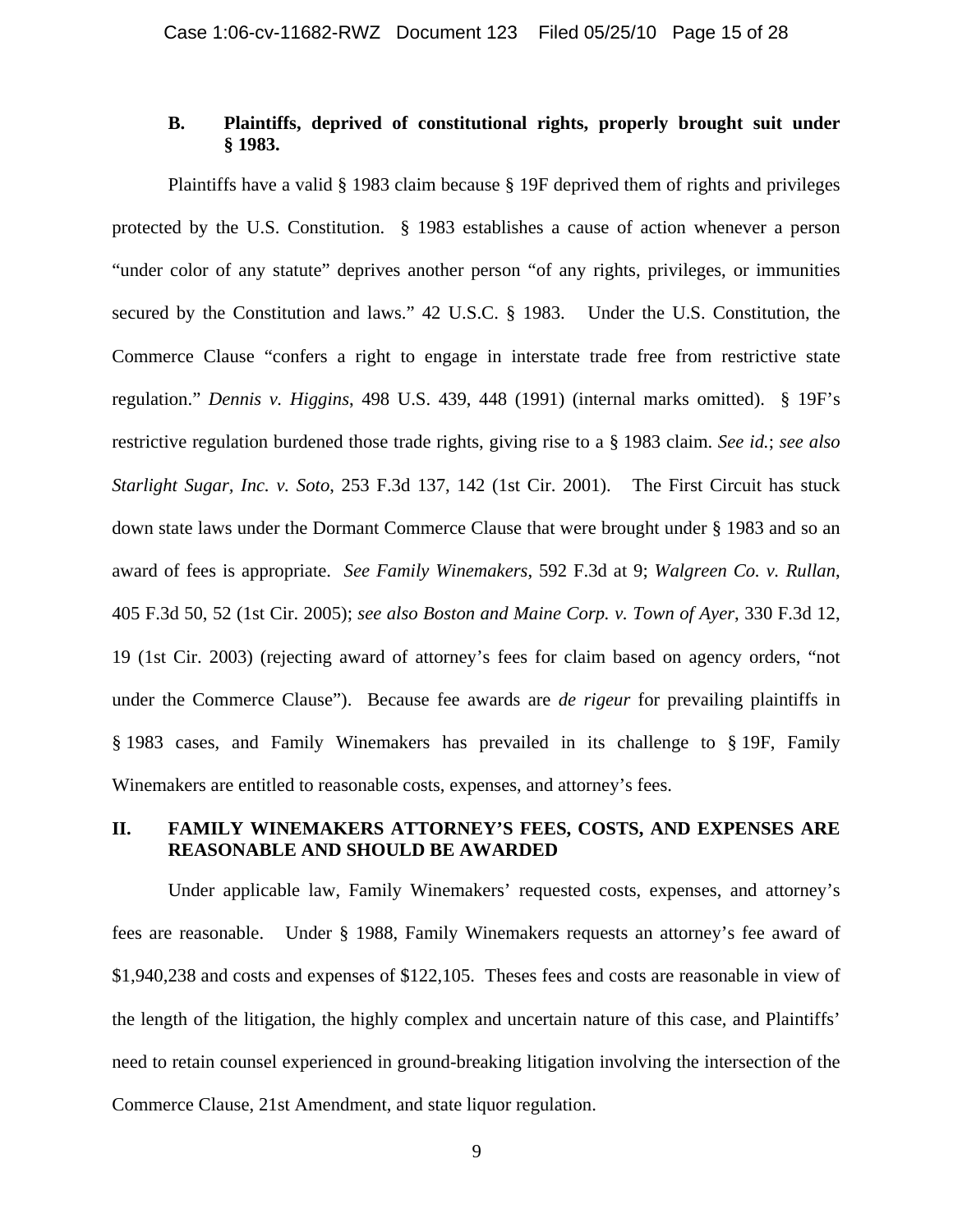### **A. Family Winemakers' requested attorney's fees are the product of a reasonable number of hours at reasonable hourly rates.**

To determine the amount of recoverable attorney's fees under § 1988, courts in this circuit use the "lodestar method." *See United States v. One Star Class Sloop Sailboat*, 546 F. 3d 26, 37-38 (1st Cir. 2008); *Torres-Rivera v. O'Neil-Cancel*, 524 F. 3d 331, 337 (1st Cir. 2008); This method is accomplished by "multiplying the number of hours productively spent by a reasonable hourly rate" to calculate a "base figure." *See One Star Class Sloop Sailboat*, 546 F. 3d at 37-38; *Torres-Rivera*, 524 F. 3d at 336. While styled as "attorney's fees," the "work of paid law clerks and paralegals" is included. *Guckenberger v. Boston University*, 8 F. Supp. 2d 91, 107 (D. Mass. 1998); *see also Real Estate Bar Ass'n of Ma. v. Nat'l Real Estate Info. Srvcs.*, 642 F. Supp. 2d 58, 67-68 (D. Mass. 2009). Adjustments to the base figure can be made downward or upward to reflect the "results obtained" by Plaintiffs. *Torres-Rivera*, 524 F.3d at 336. A plaintiff that achieves greater success may be entitled to an enhancement, while one that achieves limited success may be subject to a reduction. *See id.* "Where a plaintiff has obtained excellent results, his attorney should recover a fully compensatory fee." *Hensley v. Eckerhart*, 461 U.S. 424, 435 (1983).

Family Winemakers' base figure for attorney's fees is \$1,940,238. This base figure was calculated using 2010 rates. This figure also includes reductions for billing judgment and uses reduced rates for non-core work. Even using 2010 rates, this represents a reduction in the amount billed to Family Winemakers.3 This base figure includes just over 5172 hours of work. *See* Osgood Decl. *[10 & Ex. A at 50. Family Winemakers also voluntarily excluded from this* figure hundreds of hours spent by twenty attorneys or paraprofessionals. Genesen Decl. ¶ 17.

 $\overline{a}$ 

<sup>3</sup> From 2006 to 2010, Family Winemakers' attorneys billed Family Winemakers \$2.1 million for attorney's and paraprofessional fees.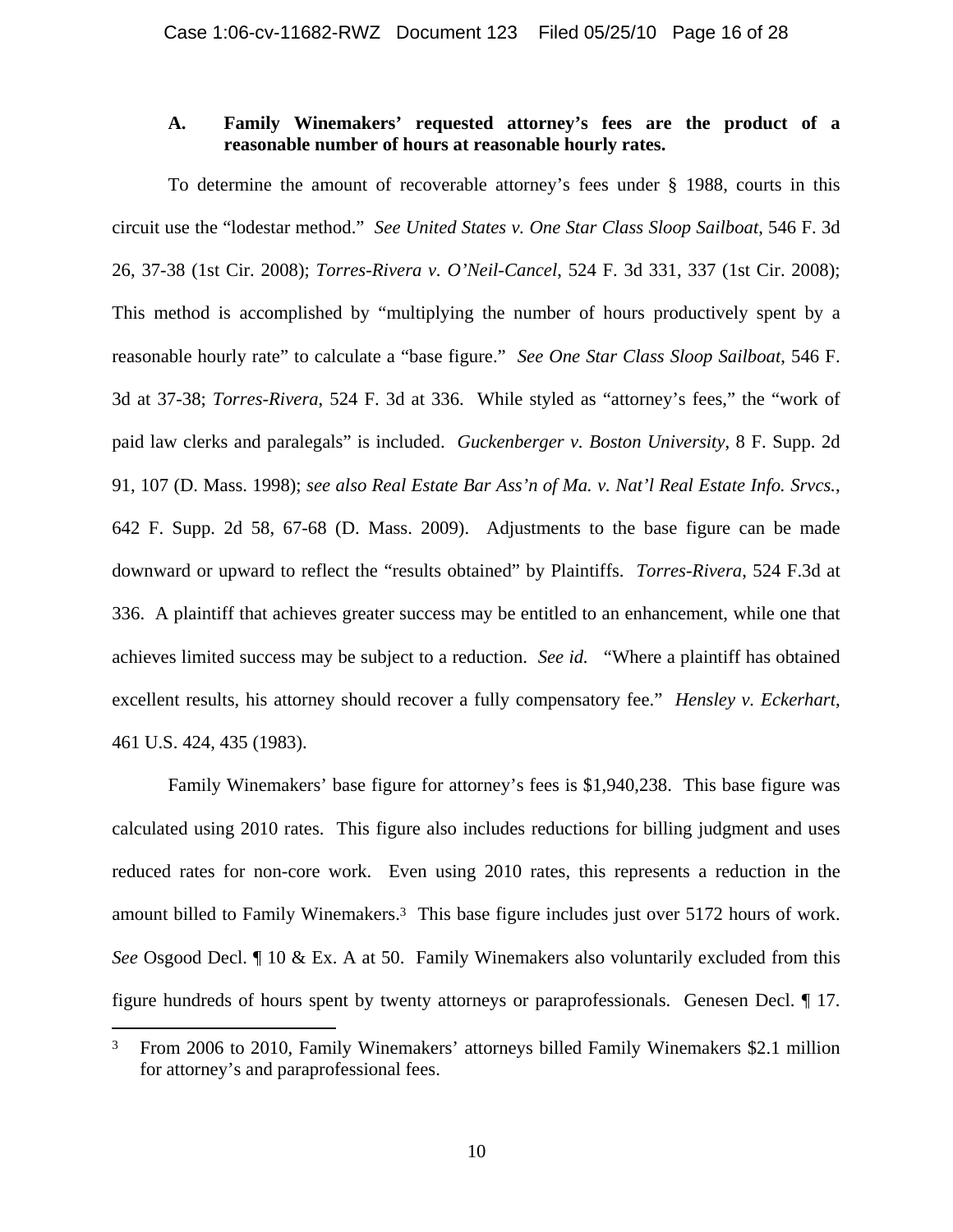Dividing the base figure by the hours expended yields an effective hourly rate of approximately \$375 per hour. Osgood Decl.  $\P$  10 & Ex. A at 50. Both the hours expended and the hourly rates are reasonable. Genesen Decl. ¶¶ 18 & 26; Caruso Decl. ¶¶ 18-20; Gleason Aff. ¶ 20-22.

### **1. Given the nature of the case, the hours expended during 3 1/2 years of litigation were reasonable.**

Upon an examination of the history and context of this litigation, the expenditure of 5172 hours by Family Winemakers' attorneys and paraprofessionals on this litigation is reasonable for multiple reasons. *First,* this case involved a challenge to a *facially-neutral* state liquor law. Supreme Court case law does not provide a roadmap regarding the character and quantity of evidence necessary to invalidate these laws. Without further elaboration, the First Circuit has said that a successful challenge to such laws requires "substantial" evidence. *Baldacci*, 505 F. 3d. at 36. In fact, Defendants described Family Winemakers' challenge to a facially neutral law as "more difficult" and "an uphill battle." App. Br. at 14-15. Accordingly, Family Winemakers' prudently felt compelled to expend significant time on discovery and evidence gathering or risk a failure of proof as happened in other challenges to facially-neutral laws. *See Baldacci*, 505 F. 3d at 36; *Black Star Farms, LLC v. Oliver*, 544 F. Supp. 2d 913, 928 (D. Ariz. 2008) (upholding similar facially neutral law because plaintiffs failed to offer "substantial evidence").

Importantly, the evidence Family Winemakers sought to collect was often not readily accessible. The wine industry is a highly decentralized, dispersed group of small businesses, which makes evidence collection more difficult. Genesen Decl.  $\parallel$  21. For example, ascertaining fruit wine production within Massachusetts required contacting each winery. *Id.* Determining every winery that has a Massachusetts wholesaler is virtually impossible. *Id.* Consumer data is scant. Data on direct shipping and wholesaler sales—confidential business information—was generally not available. *Id.* Significant time was spent reviewing government records, scouring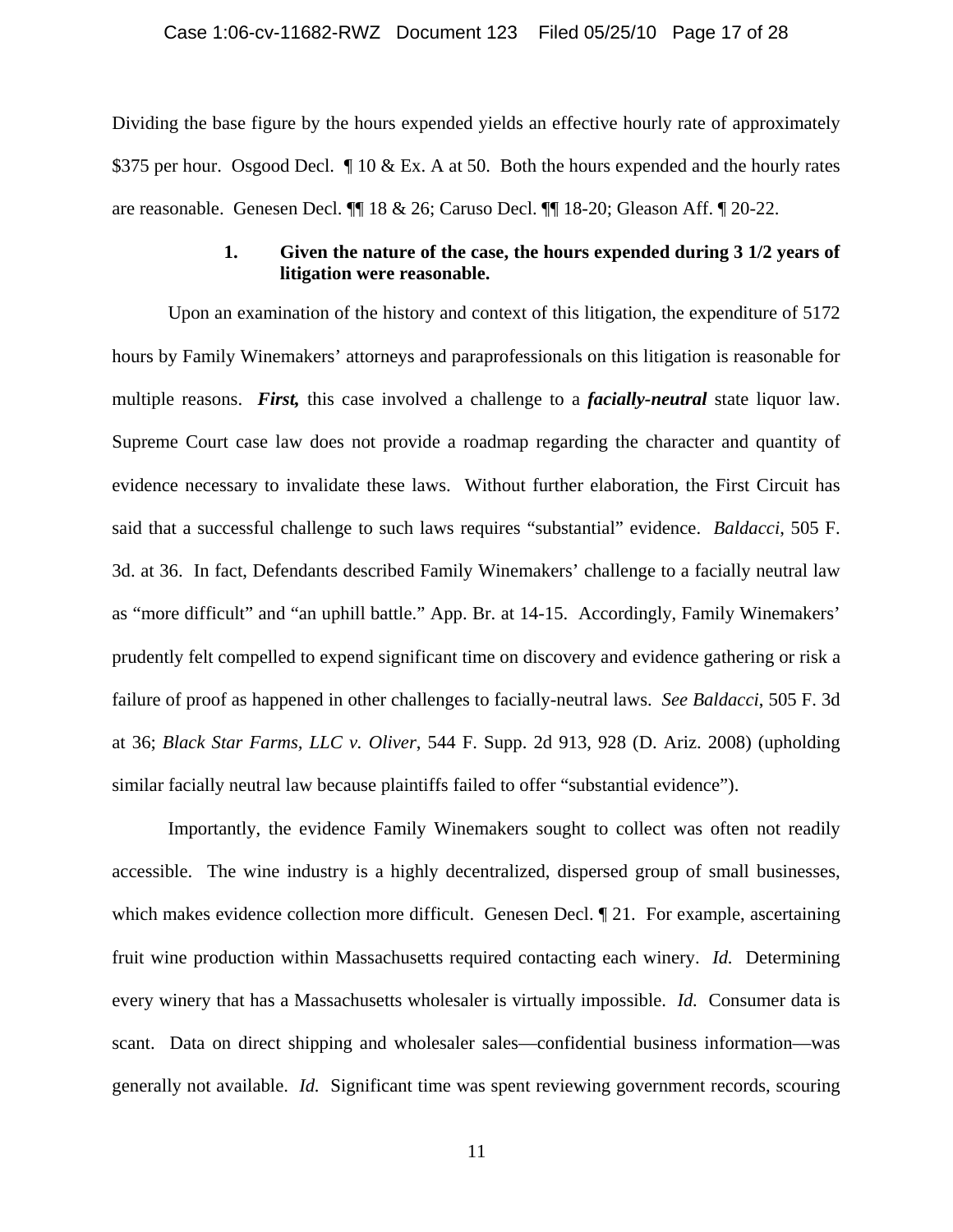#### Case 1:06-cv-11682-RWZ Document 123 Filed 05/25/10 Page 18 of 28

the Internet and library resources, and speaking to industry insiders. *Id.* ¶¶ 20-21. In addition, Wineries were reluctant to become involved in this litigation, even when informed their identities would be protected. *Id.* ¶ 22. Because Massachusetts does not create a formal legislative history record, collecting evidence of § 19F's history and animating purpose required significant sleuthing, not unlike detective work. *Id.* ¶ 20. Family Winemakers interviewed state legislators and legislative aids (including repeated entreaties to cooperate) to unearth the legislative history of § 19F, including local industry and regulatory body participation. *Id.* Family Winemakers ultimately visited the State House to view debate videotapes. *Id.* 

Despite these difficulties, Plaintiffs assembled 36 pages of 197 material facts in support of summary judgment, based on 63 exhibits and 13 declarations. Indeed, in distinguishing a prior challenge to Maine's direct shipping ban, this Court described "the record in this case, unlike that in *Baldacci*, [as] replete with evidence of discriminatory effect." Docket No. 110 at 24. This Court's opinion also extensively relied upon Plaintiffs' evidence of discriminatory purpose. *See id.* at 8-14 (detailing § 19F's statutory and legislative history). In fact, Plaintiffs' evidentiary record was recently highlighted by the Ninth Circuit: to the following effect: "[T]he plaintiffs in [the Family Winemakers] case, unlike the plaintiffs here, had evidence to prove their contentions." *Black Star Farms LLC,* 600 F.3d at 1233. In sum, collecting this vital evidence required extensive efforts that were well-managed. Gleason Decl. ¶¶ 25-26.

**Second**, the motion practice in this case required a significant expenditure of time. A Massachusetts wholesaler trade organization sought to intervene, which Family Winemakers opposed. At that time, the wholesalers were using Carter Philips, a noted Washington, D.C. lawyer, who worked on the *Granholm* litigation. The wholesalers were ultimately allowed to participate as *amici*, requiring Family Winemakers to research and address their arguments.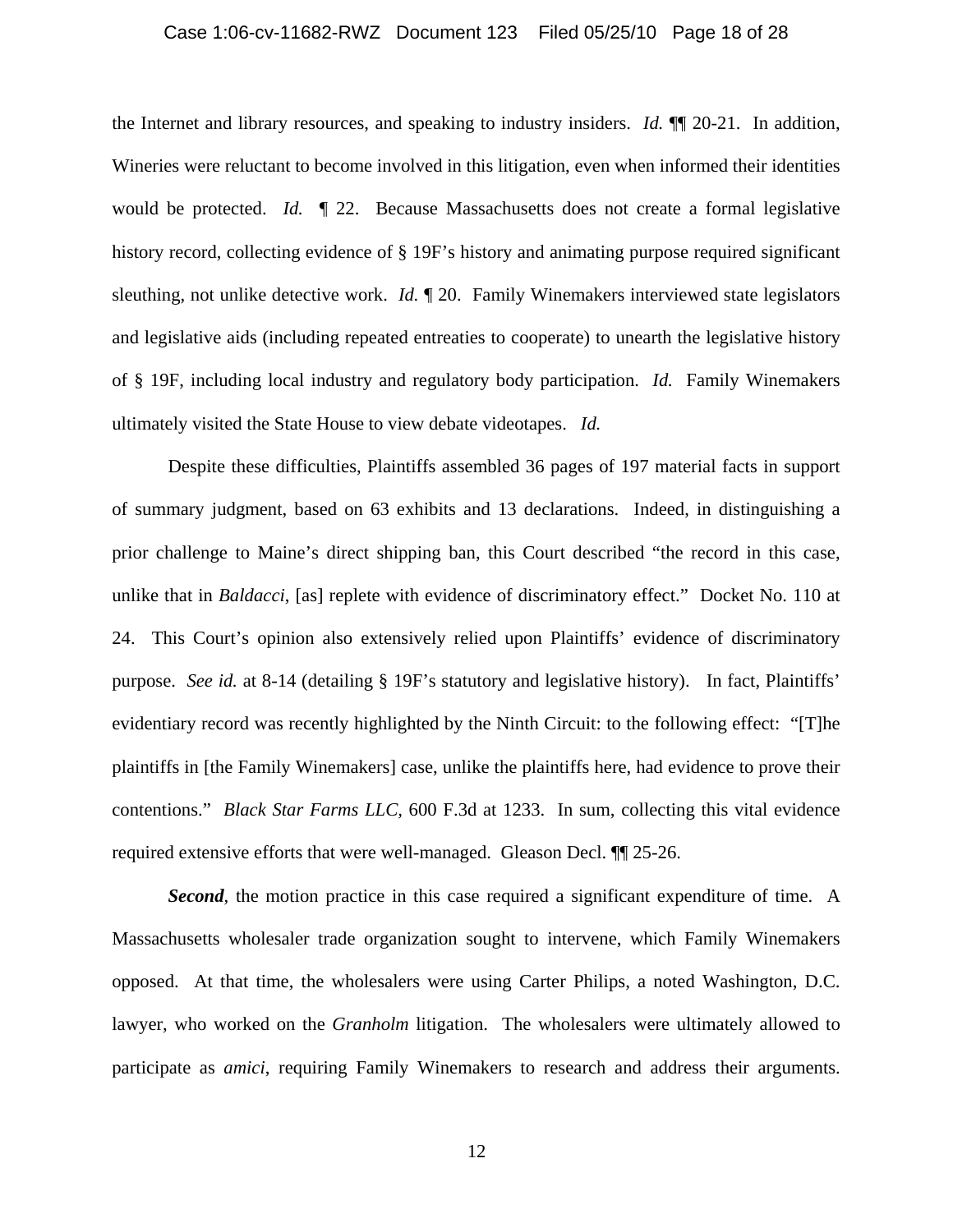#### Case 1:06-cv-11682-RWZ Document 123 Filed 05/25/10 Page 19 of 28

Nevertheless, limiting the wholesalers to an appropriate *amici* role reduced the fees that would otherwise have been incurred in this case. The Commonwealth moved to dismiss this case for lack of standing, which necessitated Plaintiffs collecting evidence akin to that required to oppose summary judgment. Family Winemakers, over the Commonwealth's opposition, had to move to protect the identities of certain wineries that feared commercial retaliation. Finally, Family Winemakers moved for summary judgment and opposed the Commonwealth's motion.

*Third*, unlike other civil rights cases, the novelty and particularity of this case — the "sensitive case-by-case analysis of purpose and effects" to use Justice Stevens's phrase required an extensive review of Dormant Commerce Clause law. Unquestionably, this is a challenging case on the law. The First Circuit has described Dormant Commerce Clause principles as "easy to recite," but "their application to a particular factual setting is often difficult." *Walgreen Co. v. Rullan*, 405 F.3d 50, 55 (1st Cir. 2005). Successful challenges to facially neutral laws are few. Additionally, unique features of this case made this research all the more necessary. Those features included the effect of the 21st Amendment and federal laws on a facially neutral state law and the *Pike* test, the fact that more "small" wineries existed outside of Massachusetts than inside, and the peculiar features of § 19F. Family Winemakers determined that an extensive review of caselaw was required. Genesen Decl. ¶ 18. Family Winemakers also had to research, brief and argue the issues raised by the Massachusetts wholesaler *amici*.

*Fourth*, the hours expended also include the appeal brought by the Commonwealth. In addition to preparing its brief, Family Winemakers expended a significant amount of time in preparing for oral argument. Chief Justice Roberts, then writing as an experienced appellate attorney, described the "overriding key to presenting an effective oral argument" as "relentless preparation" and advised that appellate oral arguments should be preceded by at least three moot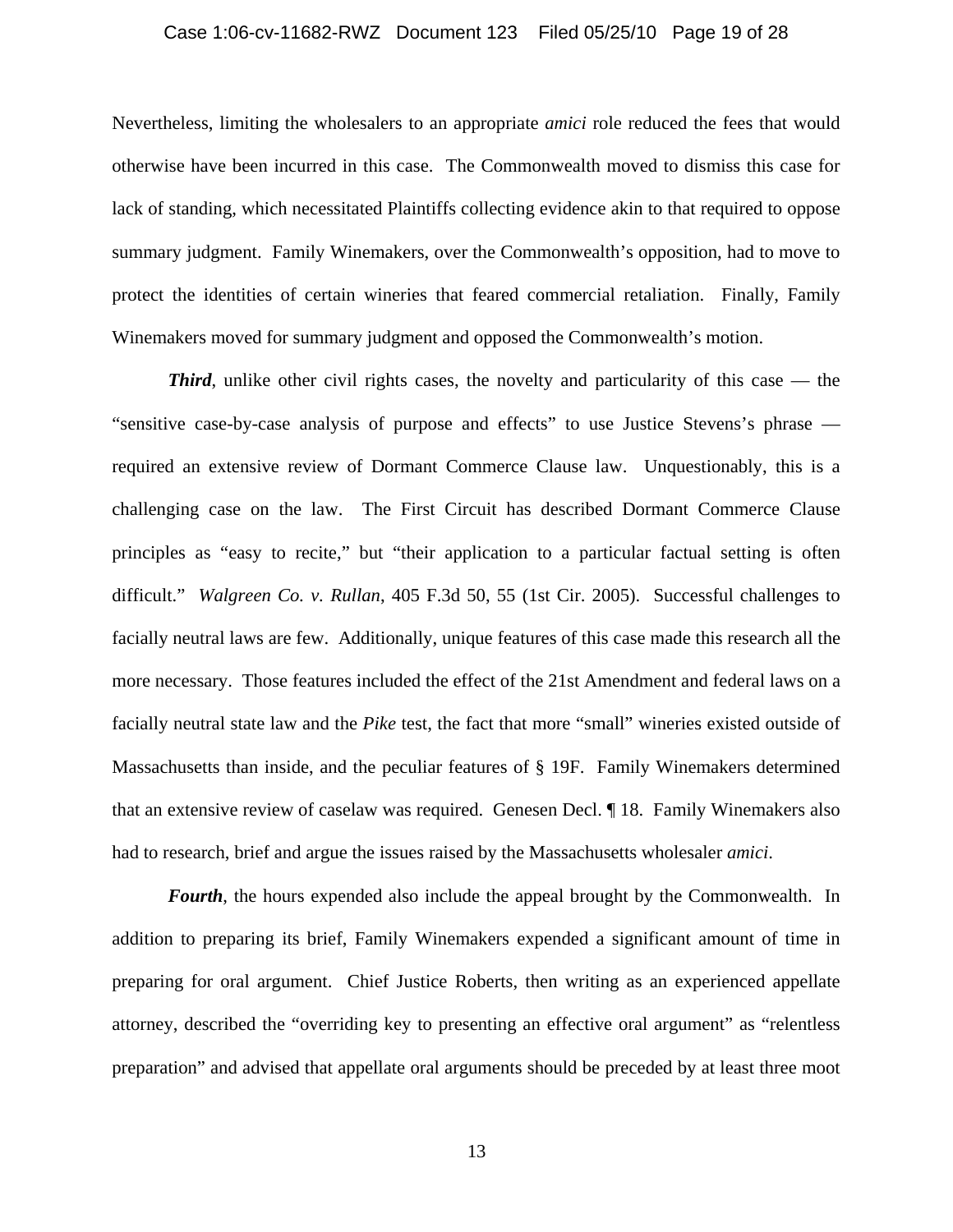### Case 1:06-cv-11682-RWZ Document 123 Filed 05/25/10 Page 20 of 28

courts. John G. Roberts, Jr., Thoughts on Presenting an Effective Oral Argument, School of Law in Review 1997, at 7-2  $\&$  7-6. Family Winemakers dutifully prepared answers to potential questions, conducted several moot courts, and Ms. Genesen (who presented oral argument) extensively studied the expansive factual record and applicable case law. Genesen Decl. ¶ 25. Family Winemakers was also required to analyze the Second Circuit's decision in *Arnold's Wines, Inc. v. Boyle*, No. 07-4781, 2009 WL 1873655 (2d Cir. July 1, 2009), and respond to the Commonwealth's 28(j) letter. Genesen Decl. ¶ 24. Family Winemakers also had to react to the Commonwealth's misstatements in its reply brief. *Id.* 

*Finally*, the hours expended are a reasonable, real-world measurement of work actually and judiciously performed.4 Family Winemakers' attorneys kept detailed records of every task performed, which were submitted to the client for payment. *See* Genesen Decl. Ex. B; Caruso Decl. Ex. A. Daniel Gleason, a highly respected Boston attorney, has opined that Family Winemakers "accomplished a great deal basically through targeted staffing and good coordination," and employed "a streamlined and cost-effective process resulting in a compelling victory for the clients." Gleason Aff.  $\P$  19 & 28. Mr. Gleason further opines that it is his "strongly held view" that this case was run and managed well, including through Ms. Genesen's and Mr. Caruso's coordinated efforts. *Id.* ¶ 28. In short, "it would be difficult to overstate the successes accomplished by this litigation tandem in managing [this case] . . . with the end result a decision that is precedent-setting on a national scale." *Id.* ¶ 31.

 $\overline{a}$ 

The fact that "more than one lawyer toils on the same general task does not necessarily constitute excessive staffing. Effective preparation and presentation of a case often involve the kind of collaboration that only occurs when several attorneys are working on a single issue." *Gay Officers Action League v. Comm. of Puerto Rico*, 247 F.3d 288, 297 (1st Cir. 2001) (citing *Rodriguez-Hernandez v. Miranda-Velez*, 132 F.3d 848, 860 (1998)).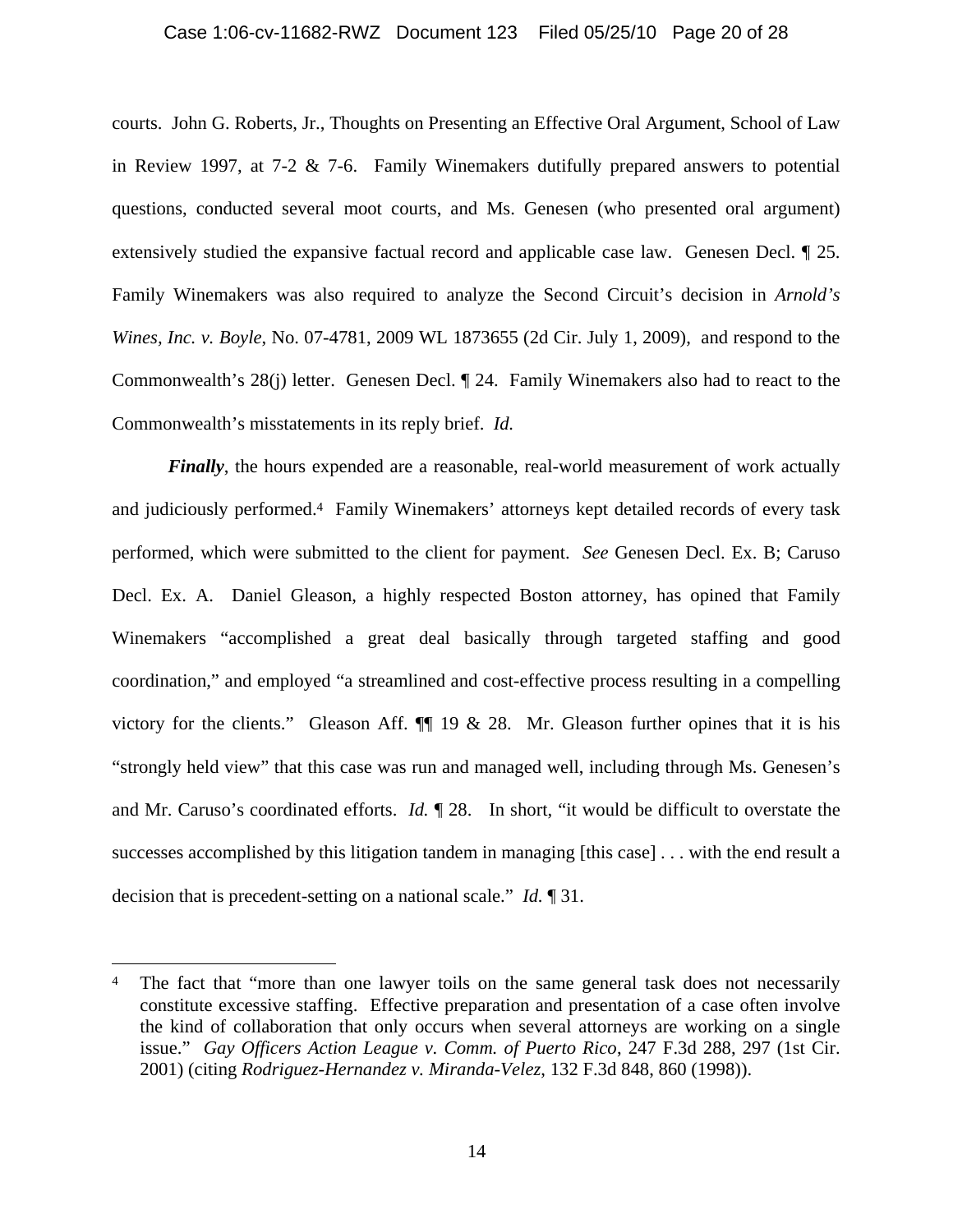Given the duration, necessary legal and factual research, and litigation history, Family Winemakers' "streamlined and cost-effective" expenditure of 5172 hours was reasonable.

### **2. Family Winemakers' Base Figure Is Based Upon Reasonable Hourly Rates.**

The hourly rates Family Winemakers seeks to recover are also reasonable. Generally, the "prevailing [hourly] rates in the community for comparably qualified attorneys" are reasonable. *Lipsett v. Blanco*, 975 F.2d 934, 937 (1st Cir. 1992). In this Circuit, however, higher rates are also reasonable if the plaintiff employs specialized, out-of-town counsel. *See United States v. One Star Class Sloop*, 546 F. 3d 26, 40 (1st Cir. 2008). In determining the reasonable hourly rate for the particular case at hand, courts should consider "the nature of the work, the locality in which it was performed, the qualifications of the lawyers, and other criteria." *One Star Class Sloop*, 546 F. 3d at 38. Other criteria include "the quality of a prevailing party's counsel's representation," which "normally are reflected in the reasonable hourly rate." *Pennsylvania v. Delaware Valley Citizens' Council for Clean Air*, 478 U.S. 546, 566 (U.S. 1986).

Cases of a "commercial nature," involving "novel questions of state and federal law," justify a "fee award based on the [higher] rates of commercial litigators." *Real Estate Bar Ass'n of Mass.,* 642 F. Supp. 2d at 71 (approving fee award based on higher hourly rates). The "strongest and most persuasive authority" is that a "plaintiff in a civil rights action should get whatever his or her [attorney's] normal hourly rate is" as long as that rate is "reasonable." *Rosie D. ex rel John D. v. Patrick*, 593 F. Supp. 2d 325 (D. Mass. 2009). This is because the purpose of the lodestar calculation is to produce "an award that *roughly* approximates the fee the prevailing attorney would have received if he or she had been representing a paying client." *Perdue v. Kenny A. ex rel Winn*, 130 S.C. 1662 (2010). Therefore, the best evidence of the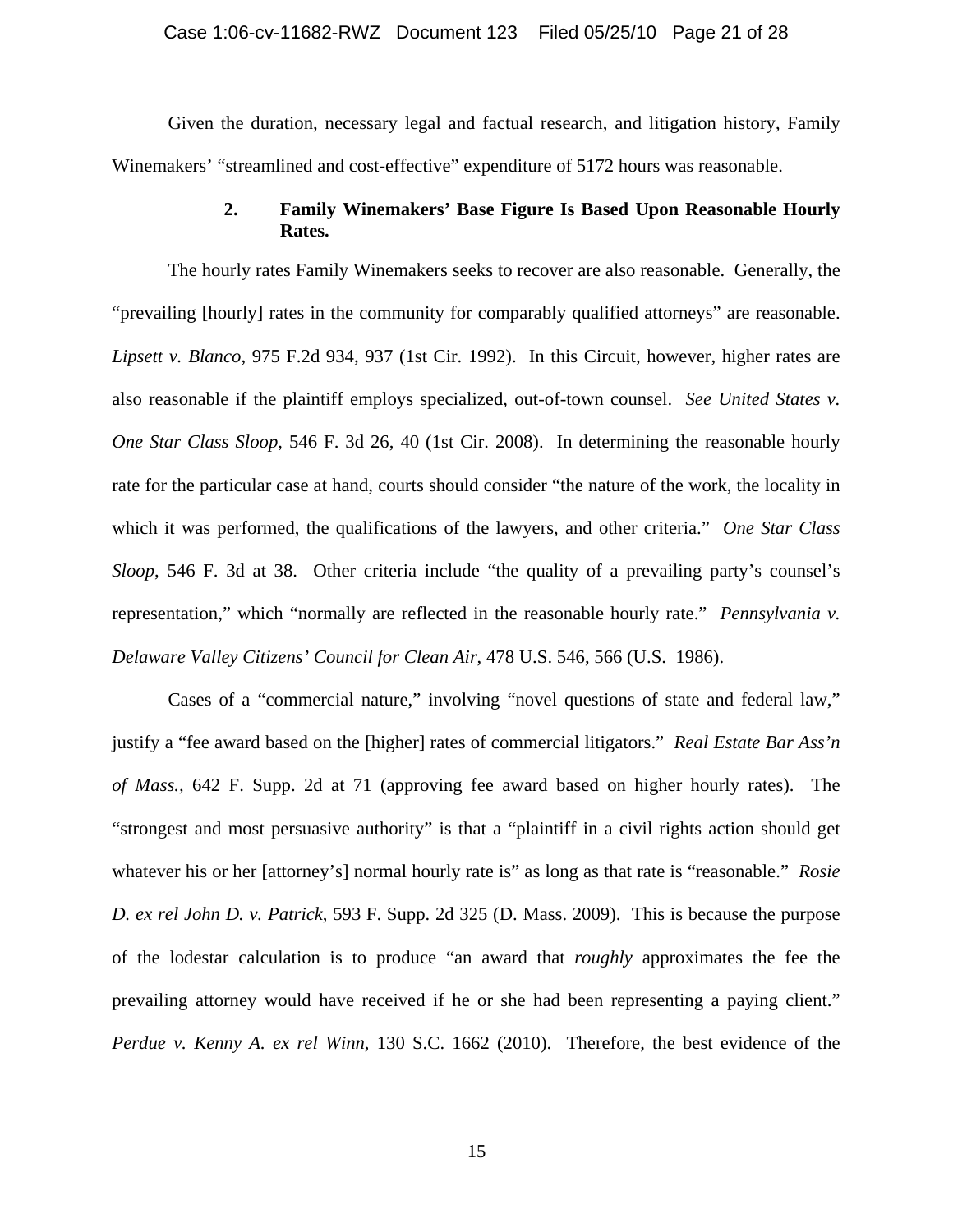### Case 1:06-cv-11682-RWZ Document 123 Filed 05/25/10 Page 22 of 28

reasonable rates in a complex and novel case such is this is the rates *actually charged* to Family Winemakers for winning this case.

Nevertheless, the hourly rates upon which Family Winemakers calculated its base figure are *less than Kirkland & Ellis standard 2010 rates* and comparable to rates charged by Boston attorneys. Family Winemakers made reductions to its rates in this application for "non-core" work. Family Winemakers analyzed each task performed and reduced the hourly rate by 1/3 for non-core tasks.<sup>5</sup> Each hour billed by a paraprofessional to the client at a full rate was reduced in this application to a 2/3 rate to account for the non-core nature of that work. Family Winemakers also calculated its base figure using each associate's historical seniority.6 These adjustments have a significant effect on hourly rates. The following chart, excerpted from the Exhibit A to the Genesen Declaration, shows the average hourly rate *used in this application* compared to the current hourly rate for the most active billers:

| <b>Name &amp; Position</b>                                | <b>Hours Billed</b> | <b>Current 2010 Rate</b> | <b>Application Hourly</b><br>Rate |
|-----------------------------------------------------------|---------------------|--------------------------|-----------------------------------|
| Tracy Genesen, Kirkland &<br><b>Ellis Partner</b>         | 773                 | \$680                    | \$560                             |
| Jerry Caruso, Rubin &<br><b>Rudman Partner</b>            | 432                 | \$325                    | \$276                             |
| Megan Rodkin, Kirkland &<br><b>Ellis Associate</b>        | 532                 | \$545                    | \$385                             |
| Micah Osgood, Kirkland &<br><b>Ellis Associate</b>        | 1547                | \$455                    | \$339                             |
| Melea Weber, Kirkland &<br><b>Ellis Project Assistant</b> | 349                 | \$150                    | \$109                             |

<sup>5</sup> Core work includes legal research, drafting legal memoranda, briefs and other legal documents, court appearances, negotiating with opposing counsel and similar tasks; non-core work includes letter writing, phone conversations, and clerical tasks. *See*, *e.g.*, *Brewster v. Dukakis*, 3 F.3d 488, 492 n. 4 (1st Cir. 1993). When core and non-core tasks are billed as one, the hours have been proportionately divided between the tasks.

 $\overline{a}$ 

<sup>6</sup> For example, work performed by a second year associate in 2007 was calculated at the 2010 rate for a second year associate, not that associate's current billing rate.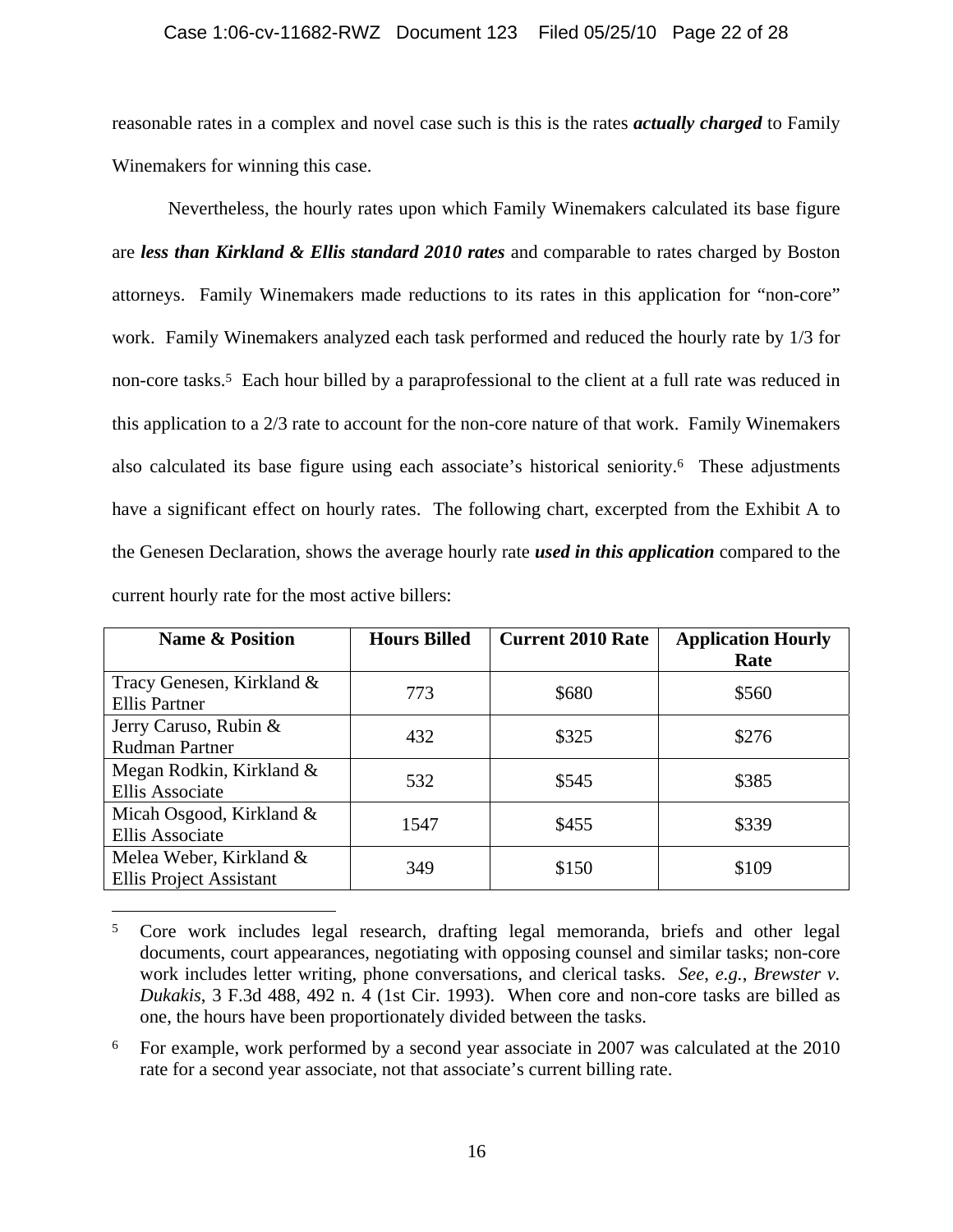#### Case 1:06-cv-11682-RWZ Document 123 Filed 05/25/10 Page 23 of 28

As this chart shows, Family Winemakers calculated their base figure using a conservative approach that yields a lower result than simply billing each professional's total hours multiplied by their current rate. Across all billers, the weighted average hourly rate is \$375. Osgood Decl. ¶ 10 & Ex. A at 50. Accordingly, the hourly rates in this application are reasonable.

The reasonableness of these rates is supported by evidence of what other attorneys charge in Boston for similar results. Mr. Gleason opines that Kirkland & Ellis's rates "are reasonable for high-end litigation as it is practiced in this jurisdiction." Gleason Decl. ¶¶ 19-20. He also finds that "given the complexity of issues," the "effective rate" at which Kirkland & Ellis accomplished this work represented "substantial value." *Id.* ¶ 22. Other courts in this District have approved, on a weighted-average basis, similar rates. *See Hutchinson v. Patrick*, No. 07- 33084, \_\_ F. Supp. 2d. \_\_, 2010 WL 450914, at \*6 (D. Mass. Feb. 8, 2010) (\$312 weightedaverage hourly rate awarded); *Rosie D. v. Patrick*, 593 F. Supp. 2d 325 (D. Mass. 2009) (\$288 weighted-average hourly rate awarded equals).

Numerous federal courts have approved Kirkland & Ellis's *full* rates — without any reduction. *E.g. In re Hawaiian Telecom Communications Inc.*, Case No. 08-02005, Docket No. 1675 (Bankr. D. Hawaii March 4, 2010); *In re Charter Communications Inc.*, Case No. 09- 11435, Docket No. 1121 (Bankr. S.D.N.Y. Jan. 21, 2010); *In re Calpine Corporation*, Case No. 05-60200, Docket No. 7748 (Bankr. S.D.N.Y. March 27, 2008). Federal courts in this and other districts have approved similar rates for Boston-based attorneys. *See In re Graphics Properties Holdings, Inc.*, Case No. 09-11701, Docket Nos. 919 & 891 (Bankr. S.D.N.Y. Mar. 22, 2010) (approving rates of \$925 for a senior partner and \$525 for a 5th year associate); *In re The Education Resources Institute*, Case No. 08-12540, Docket Nos. 989 & 949 (Bankr. D. Mass. Feb. 8, 2010) (approving rates of \$800 for a senior partner and \$470 for a 4th year associate).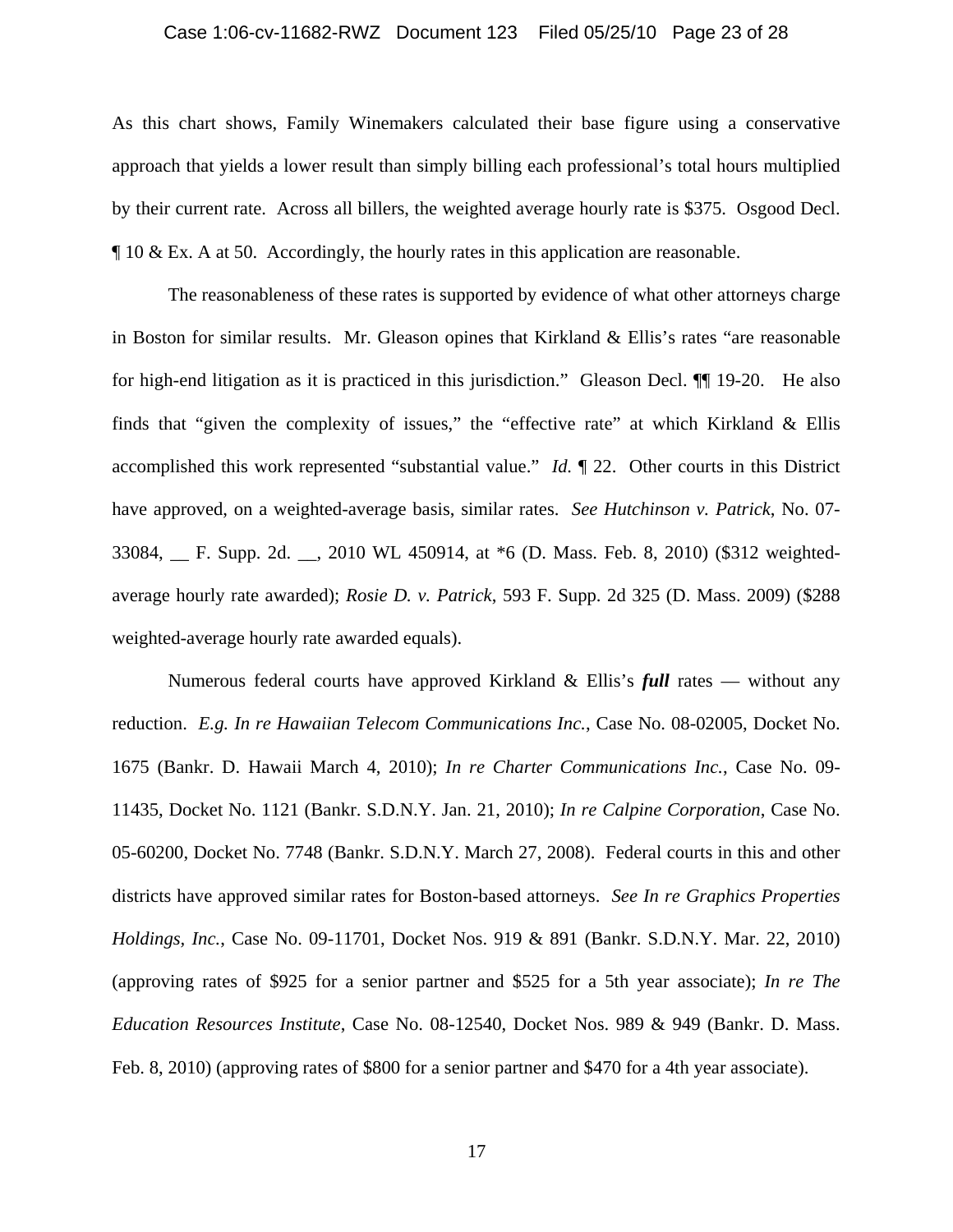#### Case 1:06-cv-11682-RWZ Document 123 Filed 05/25/10 Page 24 of 28

To the extent that Kirkland & Ellis rates (even when reduced here) exceed Boston rates, higher out-of-town rates are justified when specialized litigation requires use of specialized counsel. *One Star Class Sloop Sailboat*, 546 F. 3d at 40; *Maceira* v. Pagan, 698 F. 2d 38, 40 (1st Cir. 1983); *see also National Wildlife Fed'n v. Hanson*, 859 F. 2d 313 (4th Cir. 1988) (allowing Washington D.C. rates in environmental litigation in Raleigh, North Carolina). In *Maceira*, the court held that where it is reasonable to hire an out-of-town specialist, the lower courts are justified in using that lawyer's usual and customary rates. 698 F.2d at 40. In other words, "when a party recruits counsel from outside the vicinage of the forum court, that court may deem the 'relevant community' to be the community in which the lawyer has his or her principal office." *One Star Class Sloop Sailboat*, 546 F.3d at 40. In that circumstance, "the Court may look to the outside lawyer's actual billing practices to determine the relevant rate." *Id*.

This Court applied the same rationale when it allowed a plaintiff to recover for the fees of an out-of-state lead counsel, even though it "increased the cost of [the] proceeding." *Whallon v. Lynn*, No. 00-11009, 2003 WL 1906174, at \*3 (D. Mass. April 18, 2003), *aff'd by* 356 F. 3d 138 (1st Cir. 2004). Similarly, in *Sarsfield v. City of Marlborough*, No. 03-10319, 2007 WL 210389 (D. Mass. Jan. 26, 2007), the Court permitted New York counsel to recover at their usual and customary rates. The Court noted that "although Boston boasts a significant number of excellent civil rights lawyers, at the time this case began, the choice of Mr. Scheck and his partner was fully justified and eminently reasonable." *Id*. at 1.

Likewise, here it was reasonable for Family Winemakers to use Kirkland & Ellis to represent them in this case. Tracy Genesen and Kirkland & Ellis have represented Family Winemakers in this and other test cases around the country for a decade. Genesen Decl.  $\P$  7 & 9. Ms. Genesen and Kirkland & Ellis were involved in litigating these issues before the Supreme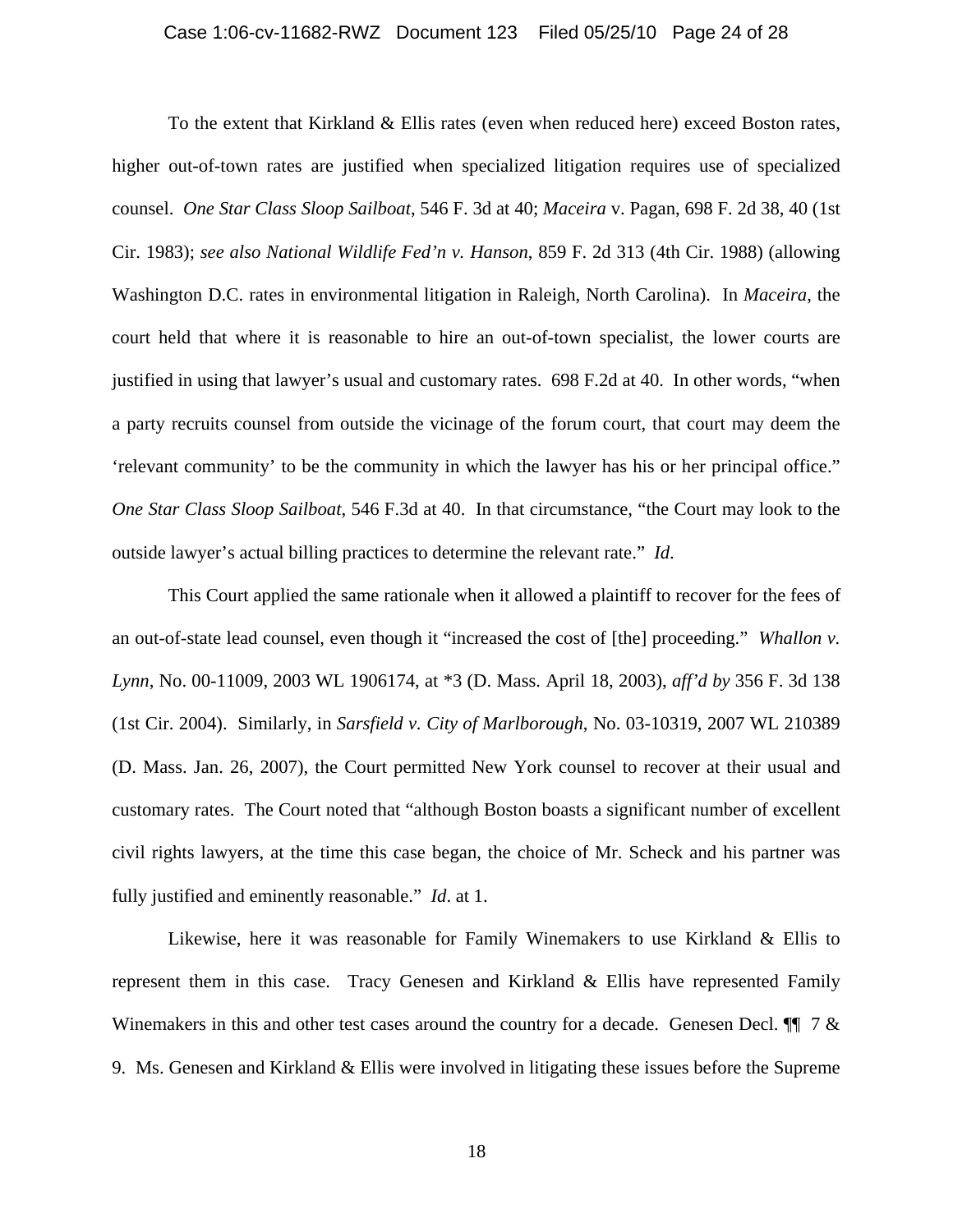#### Case 1:06-cv-11682-RWZ Document 123 Filed 05/25/10 Page 25 of 28

Court in the seminal case of *Granholm*, undoubtedly the most important case in the intersection of the Dormant Commerce Clause and the 21st Amendment. *Id.* ¶ 10 & 11. While there can be no doubt that Boston abounds with excellent attorneys, only Kirkland & Ellis has the specific expertise in and history of successfully litigating the intersection of the Dormant Commerce Clause and the  $21<sup>st</sup>$  Amendment. Tellingly, the wholesaler *amici* — frequently heard to be warning of lost Massachusetts jobs (see Docket No. 87 at 32-33) — looked outside the Commonwealth and hired attorneys from a Washington D.C. law firm to write their briefs in support of the motion to intervene and *amicus* in the District Court, see Docket No. 77.

#### **B. Family Winemakers' requested costs are reasonable.**

Costs are recoverable if they are reasonable out-of-pocket expenses incurred by attorneys and of the type normally billed to clients. *Brown v. Gray*, 227 F. 3d 1278, 1297 (10th Cir. 2000); *Harris v. Marhoefer*, 24 F.3d 16, 19 (9th Cir. 1994); *Palmigiano v. Garrahy*, 707 F.2d 636, 637 (1st Cir. 1983) (*per curiam*). These costs and expenses include costs that would normally be recoverable by parties under Federal Rule of Civil Procedure 54(d). Family Winemakers requests costs and expenses equal to \$122,105. Osgood Decl. Ex. A at 3. This amount represents out-of-pocket expenses incurred by Kirkland & Ellis or Rubin & Rudman and actually billed to Family Winemakers of California. Genesen Decl.  $\parallel$  17; Caruso Decl.  $\parallel$  17.

The expenses and costs that Family Winemakers submits in this application are reasonable. Expenses incurred in connection with attorney travel are awardable. *See Palmigiano*, 707 F.2d at 637 (holding travel expenses awardable under 42 U.S.C. § 1988 when specialized out-of-town counsel are used); *Alfonso v. Aufiero*, 66 F. Supp. 2d 183, 201 (D. Mass. 1999) (awarding travel costs). Costs for in-house printing or copying are also awardable. *See Rosie D.*, 593 F. Supp. 2d at 334.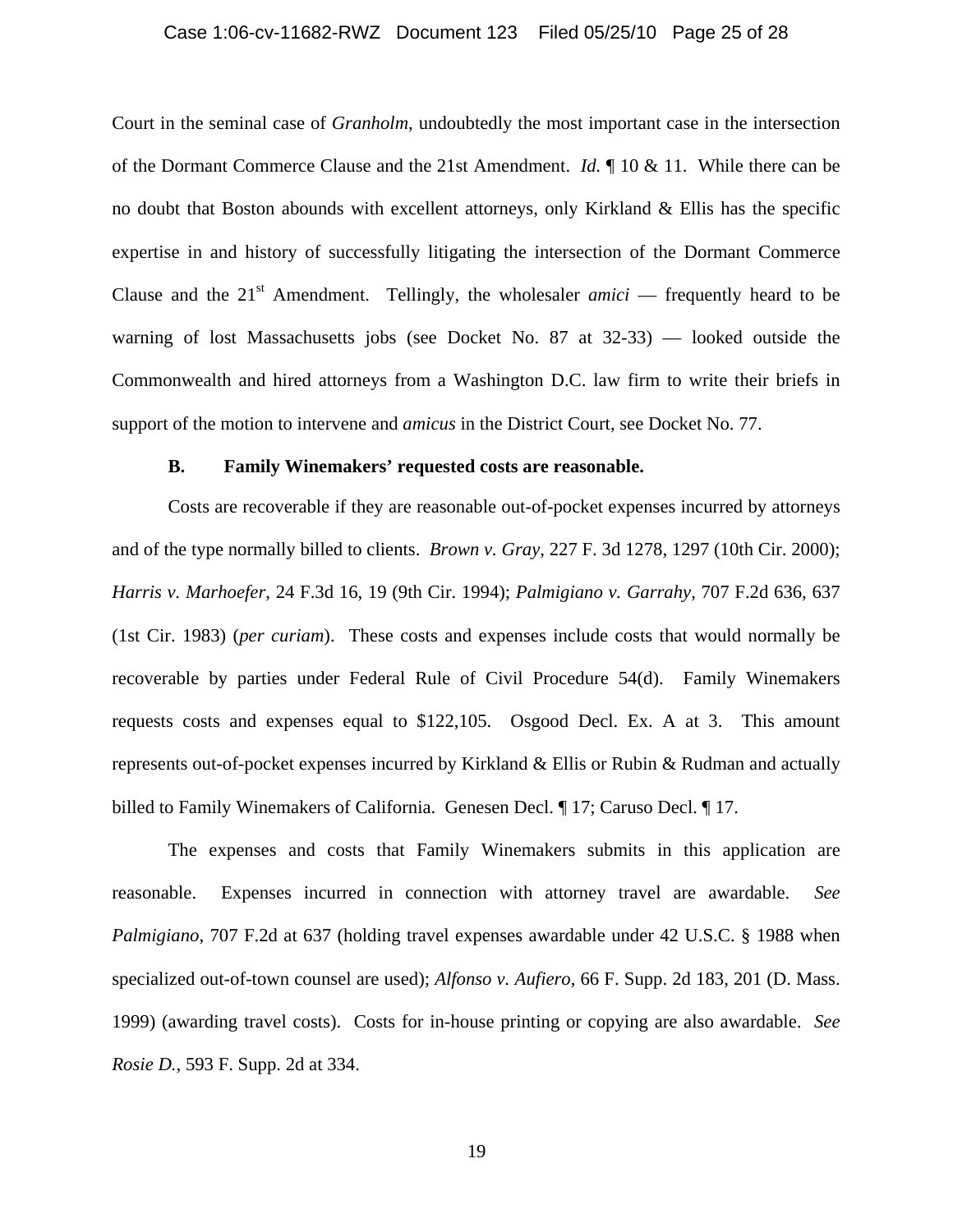### **III. THE PLAINTIFFS ARE ENTITLED TO COMPENSATION FOR DELAY IN PAYMENT**

Almost four years have elapsed since Plaintiffs first incurred fees in this litigation, and an appropriate adjustment for delay in payment is warranted. Calculating the base figure using current hourly rates, rather than historical rates, is an appropriate method to adjust the award for a delay in payment. *Missouri v. Jenkins by Agyei*, 491 U.S. 274, 283-84 (1989). Courts in this district have followed this approach. *See Dixon v. Int'l Brotherhood of Police Officers*, 434 F. Supp. 2d 73, 85 (D. Mass. 2006). Family Winemakers has calculated its attorney's fee base figure using 2010 hourly rates. Although as discussed previously, Family Winemakers has applied the applicable 2010 hourly rate corresponding to each associate's historical seniority rather than simply multiply each associate's hours by his or her 2010 billing rate.

Lastly, Family Winemakers is entitled to post-judgment interest on its attorney's fee award. When "an attorneys' fee award" is granted in a final judgment, "interest will thereafter accrue on the amount of the award." *Foley v. City of Lowell, Mass.*, 948 F.2d 10, 21 (1st Cir. 1991). This is because "the only way in which a fee award will retain its stated worth is by adding interest in order to compensate for delay in payment from that point forward." *Id.* at 22.

#### **CONCLUSION**

As a § 1983 prevailing plaintiff, Family Winemakers are entitled to their reasonable costs and fees, equaling \$2,062,343. This includes an attorney's fees award for the 5172 hours that were reasonably expended in this lawsuit over the course of 3 1/2 years. The hourly rates Family Winemakers seek, averaging out to \$375, are reasonable given the commercial nature of this case, complexity and uncertainty of the legal issues, quality of representation, and success achieved. Family Winemakers is also entitled to post-judgment interest.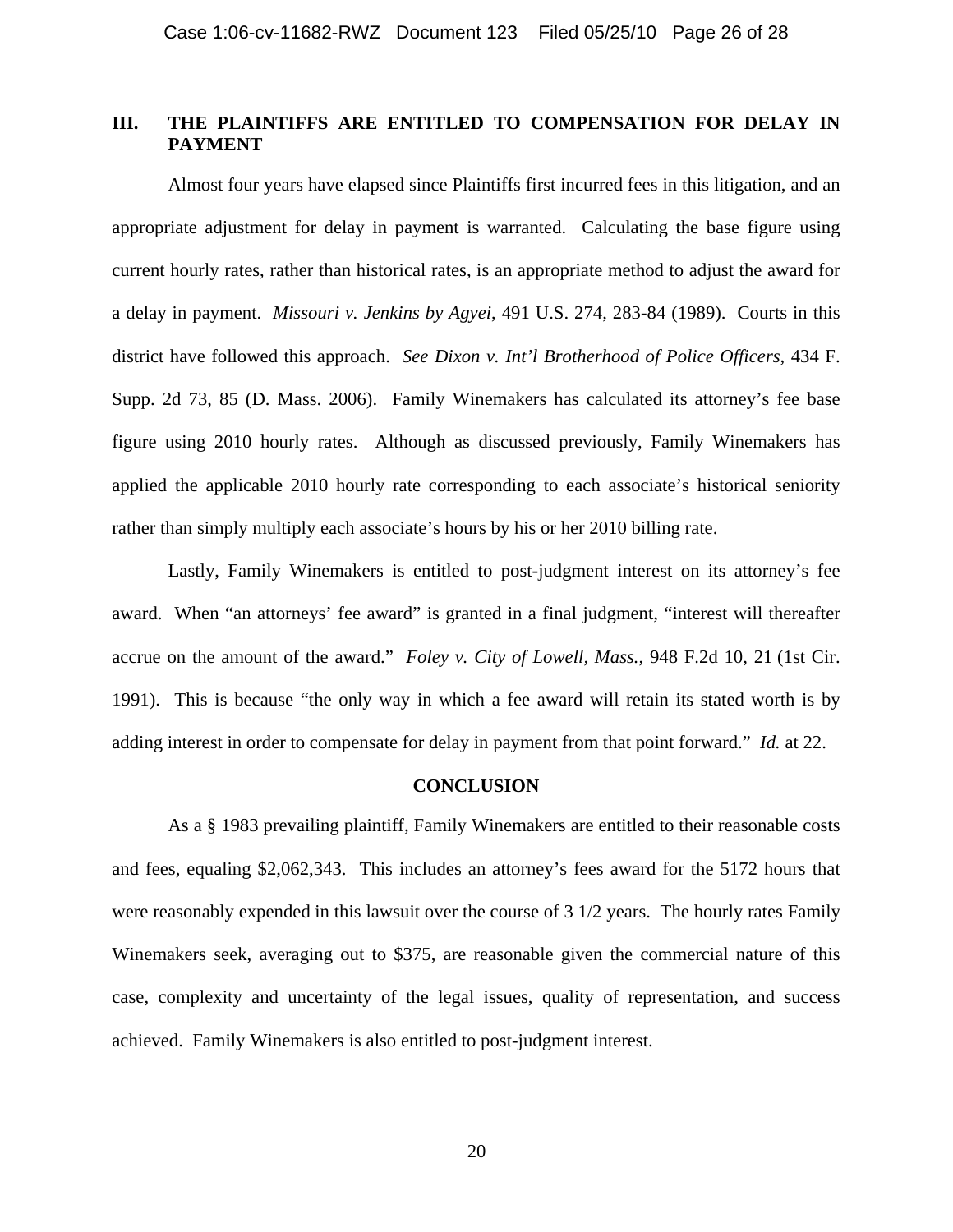DATED: May 25, 2010 Respectfully submitted,

By: */s/ Tracy K. Genesen* 

777 South Figueroa Street KIRKLAND & ELLIS LLP Los Angeles, CA 90017-5800 555 California Street Facsimile: (213) 680-8500 Telephone: (415) 439-1400

KIRKLAND & ELLIS LLP RUBIN & RUDMAN LLP 655 Fifteenth Street, N.W. 50 Rowes Wharf Washington, DC 20005 Boston, MA 02110 Telephone: (202) 879-5000 Telephone: (617) 330-7185 Facsimile: (202) 879-5200 Facsimile: (617) 330-7299

Kenneth W. Starr *(pro hac vice)* Tracy K. Genesen *(pro hac vice)* KIRKLAND & ELLIS LLP Micah C.E. Osgood *(pro hac vice)* Telephone: (213) 680-8440 San Francisco, CA 94104-1501 Facsimile: (415) 439-1500 Email: tgenesen@kirkland.com mosgood@kirkland.com

Elizabeth M. Locke (*pro hac vice*) Gerald J. Caruso (BBO NO. 076880) Email: elocke@kirkland.com Email: jcaruso@rubinrudman.com

> *Attorneys for Plaintiffs Family Winemakers of California; Stephen J. Poor III, MD, an individual; and Gerald C. Leader, an individual*